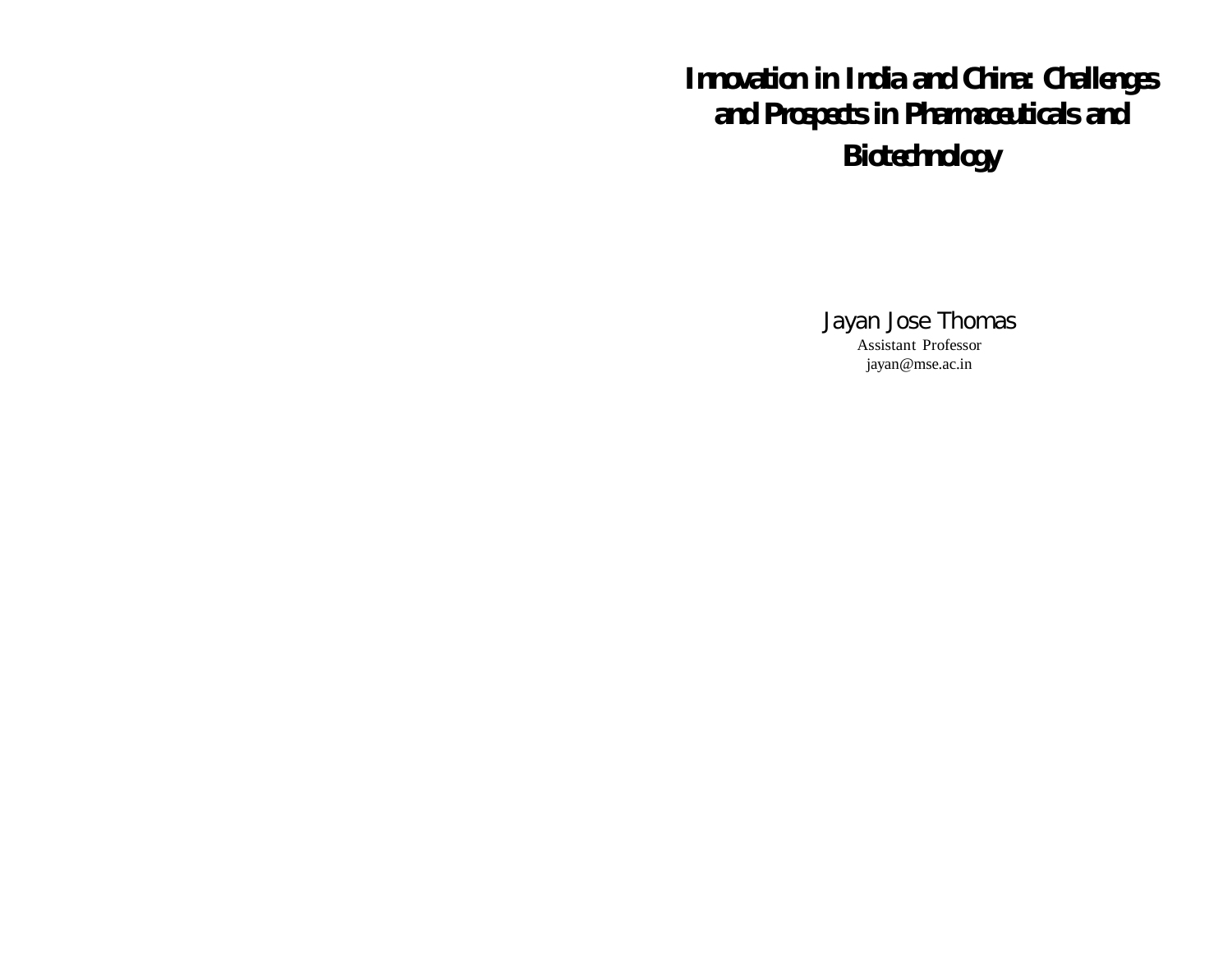# **Innovation in India and China: Challenges and ProspectsinPharmaceuticals and Biotechnology**

### **Jayan Jose Thomas**

### **Abstract**

*India and China are important players in an evolving process of globalization of research and development (R&D). Focusing on pharmaceuticals and biotechnology industries, this paper analyses the challenges and prospects facing the two countries in global innovation. Large supplies of highly skilled professionals and well-established science and technology infrastructures are important assets for India and China in the era of globalization of R&D. At the same time, however, there is a concern that as globalization of R&D gathers steam, the poor in India, China and other developing countries are likely to be left out of the new innovations. A good example is the case of India's pharmaceuticals industry. The leading Indian pharmaceutical firms have responded well to the challenge of a strict intellectual property rights (IPR) regime by increasing their R&D spending and, simultaneously, targeting their sales to the generic drugs markets in North America and Europe. But even as India's top drug firms have been growing in technological capabilities and taking part in the globalization of pharmaceuticals R&D, they have also been shifting their focus away from the market for medicines for poor patients.*

**Keywords: India, China, innovation, pharmaceuticals, biotechnology**

| <b>MADRAS SCHOOL OF ECONOMICS</b><br>Gandhi Mandapam Road |
|-----------------------------------------------------------|
| <b>Chennai 600025</b>                                     |
| India                                                     |
| Phone: 2230 0304/ 2230 0307/2235 2157                     |
| Fax: $2235\,4847\,$ /2235 2155                            |
| $E$ mail : info@mse.ac.in                                 |
|                                                           |

**Website:www.mse.ac.in**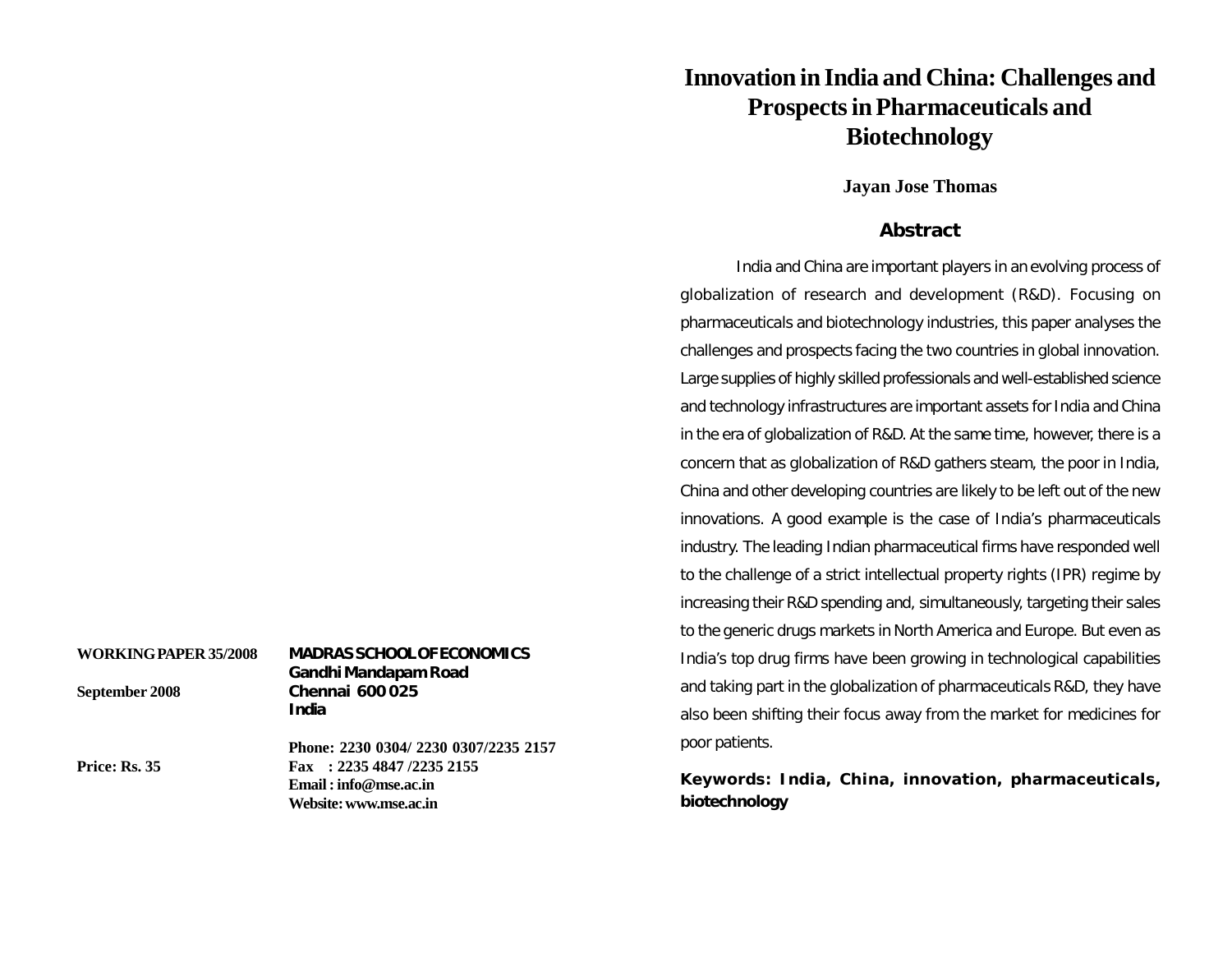### **Acknowledgements**

*The author thanks the Institute of South Asian Studies, National University of Singapore for providing a research grant to carry out this study. Different versions of this study were presented at the Conference on China, India, and the International Economic Order organized by the Faculty of Law, National University of Singapore, June 23-24, 2006; a seminar at the Centre for Technology, Innovation and Culture, University of Oslo, September 25, 2006; Conference on New Asian Dynamics in Science, Technology and Innovation, Copenhagen, September 27-29, 2006; and the fourth annual conference of GLOBELICS (Global Network for Economics of Learning, Innovation, and Competence Building Systems) held at Thiruvananthapuram, India, October 4-7, 2006. The author is grateful to the participants at the different conferences/seminar, as well as to Anthony D'Costa and Govindan Parayil for their comments on this study. A special word of thanks to B.K.Keayla for granting permission to reproduce a part of a Table from his work, and to Joe C Mathew for his generous help in the field study and collection of research material.*

Chapter in Parayil, Govindan and D'Costa, Anthony P. (eds.), *The New Asian Innovation Dynamics: China and India in Perspective,* Palgrave Macmillan Ltd., Basingstoke, UK. (forthcoming).

#### **1. Introduction**

India and China are important players in an evolving process of globalization of research and development (R&D). Focusing on pharmaceuticals and biotechnology industries, this paper analyses the challenges and prospects facing the two countries in global innovation.

*World Investment Report 2005* points out that there is now a fresh wave of R&D investments by multinational corporations (MNCs) in developing countries, particularly China and India. In a survey of the world's largest R&D spending MNCs conducted by the United Nations Conference on Trade and Development (UNCTAD) in 2004-05, China was identified by the respondents as the most attractive location for future investments in R&D. India was the third most attractive location, behind the United States (US) (UNCTAD, pp.22-6). The *Economist* described India and China as 'high-tech hopefuls' in a special report on technology in the two countries in its November 2007 issue. <sup>1</sup> Foreign direct investment (FDI), especially in technology-intensive industries, used to be circulated largely within developed countries. MNCs restricted their R&D activities in developing countries mostly to the adaptation of technologies for local markets (Kleinknecht and Wengel, 1998). Therefore, the recentinterest shown by MNCs in shifting some of their core innovation activities to China and India marks the blossoming of a process of globalization of R&D.

There are many factors behind the growing prominence of India and China as R&D locations. The large supply of skilled professionals in

<sup>1</sup> See 'High-tech Hopefuls: A Special Report on Technology in India and China', *The Economist*, November 10, 2007.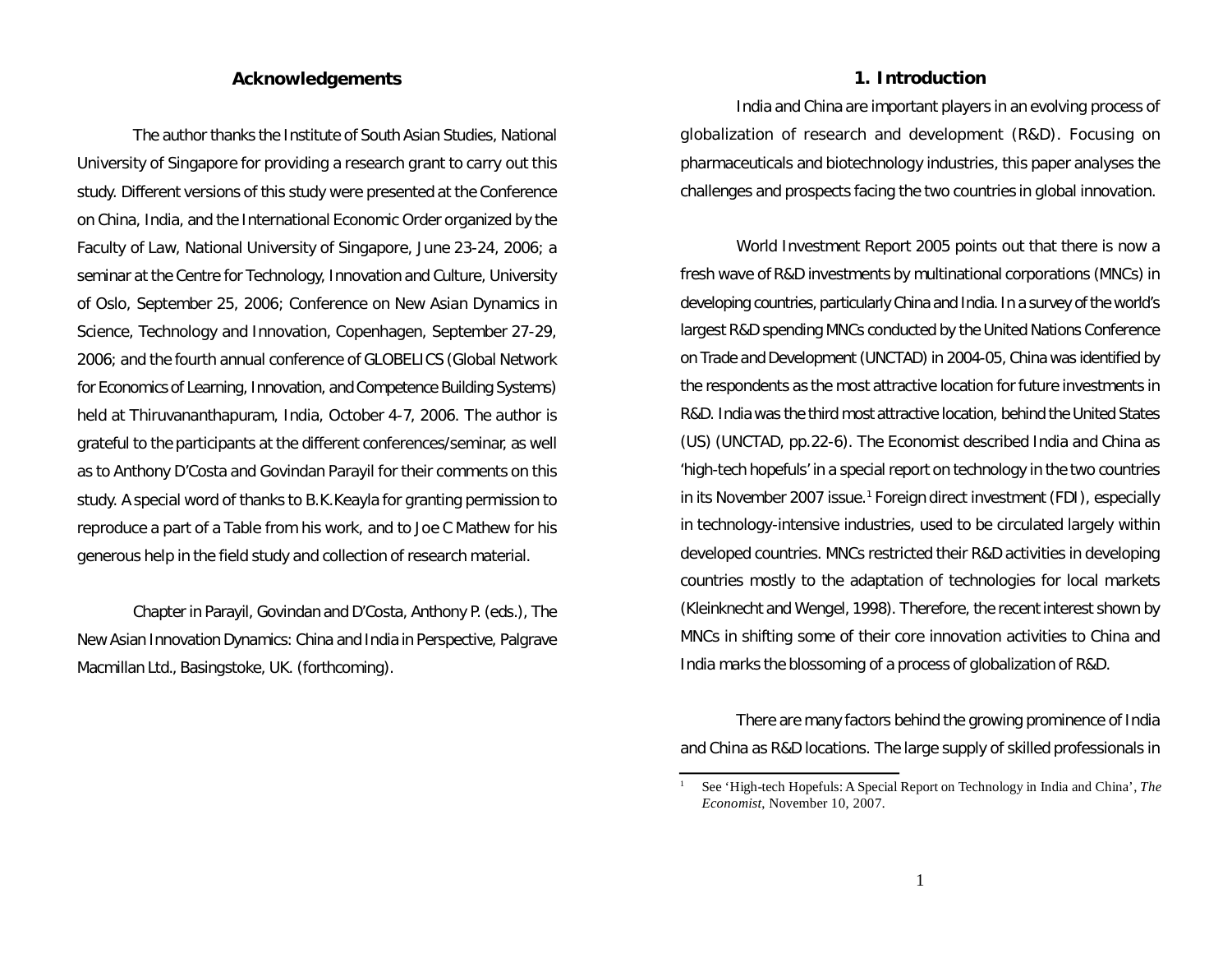these countries at relatively low costs is a highly crucial one. India and China have made significant public investments in science and technology over the past decades, and this provides a strong base for future growth. Also, both countries have, in recent years, introduced rules ensuring greater protection to intellectual property rights (IPRs), in compliance with World Trade Organization (WTO)'s Agreement on Trade Related Aspects of Intellectual Property Rights (TRIPS). Assurance of IPR protection has been an important incentive for MNC investments. Furthermore, the expanding numbers of middle class consumers in India and China promises a booming market for high-tech products, and this raises interest levels among multinational corporations.

At the same time, the challenges unfolding are many as outsourcing of innovation by global corporations picks up speed. First, there are concerns on the future supply for the vast market for innovative products for the poor in developing countries. There exists demand for cheap medicines for poor patients, demand for biotechnological innovations that ensure food security in the third world, demand for novel telecommunication devices for rural areas, and so on. Leading corporations in the West have so far given a low priority to this market, focusing instead on the market for innovations for rich consumers. It appears that the rise of India and China as favoured destinations for outsourcing of R&D is not likely to give any positive impetus to innovations targeting the poor. The IPR rules implemented by India and China encourage MNC investments, but also create new constraints for domestic firms in these countries. Many of the top domestic firms in China and India will benefit from the growing opportunities for contract research, but in the process they might concentrate their efforts to the innovation needs of the rich.

Secondly, as domestic firms in India and China progressively move away from their home markets and carry out R&D for export markets, questions are raised on their long-term growth prospects vis-à-vis Western MNCs. Will they grow capable of challenging Western MNCs, or remain as junior partners in a global chain of innovation? Evidence from India's software industry indicates that its extreme reliance on export markets is likely to be a constraint on future growth. D'Costa (2002, 2004) argues that India's software industry is overly dependent on a single export market (the US market), locking the industry into a low innovation trajectory. According to Chandrasekhar (2006), outsourcing and offshoring of business services to India aid the strategies of US corporations to maintain their high profit levels by tapping into the global supply of cheap labour.

This chapter discusses current and future trends in innovation in China and India in the context of globalization of R&D, with a focus on pharmaceuticals and biotechnology industries. The next section discusses in greater detail the rise of India and China in the knowledge economy. Section 3 outlines some of the features of the demand for pharmaceutical and biotechnology innovations for the third world. Section 4 shows how India's pharmaceuticals industry could meet the demand for affordable medicines, and discusses the challenges facing the industry in the post-TRIPS phase. Section 5 is on pharmaceuticals and biotechnology industries in China, and Section 6 concludes the paper.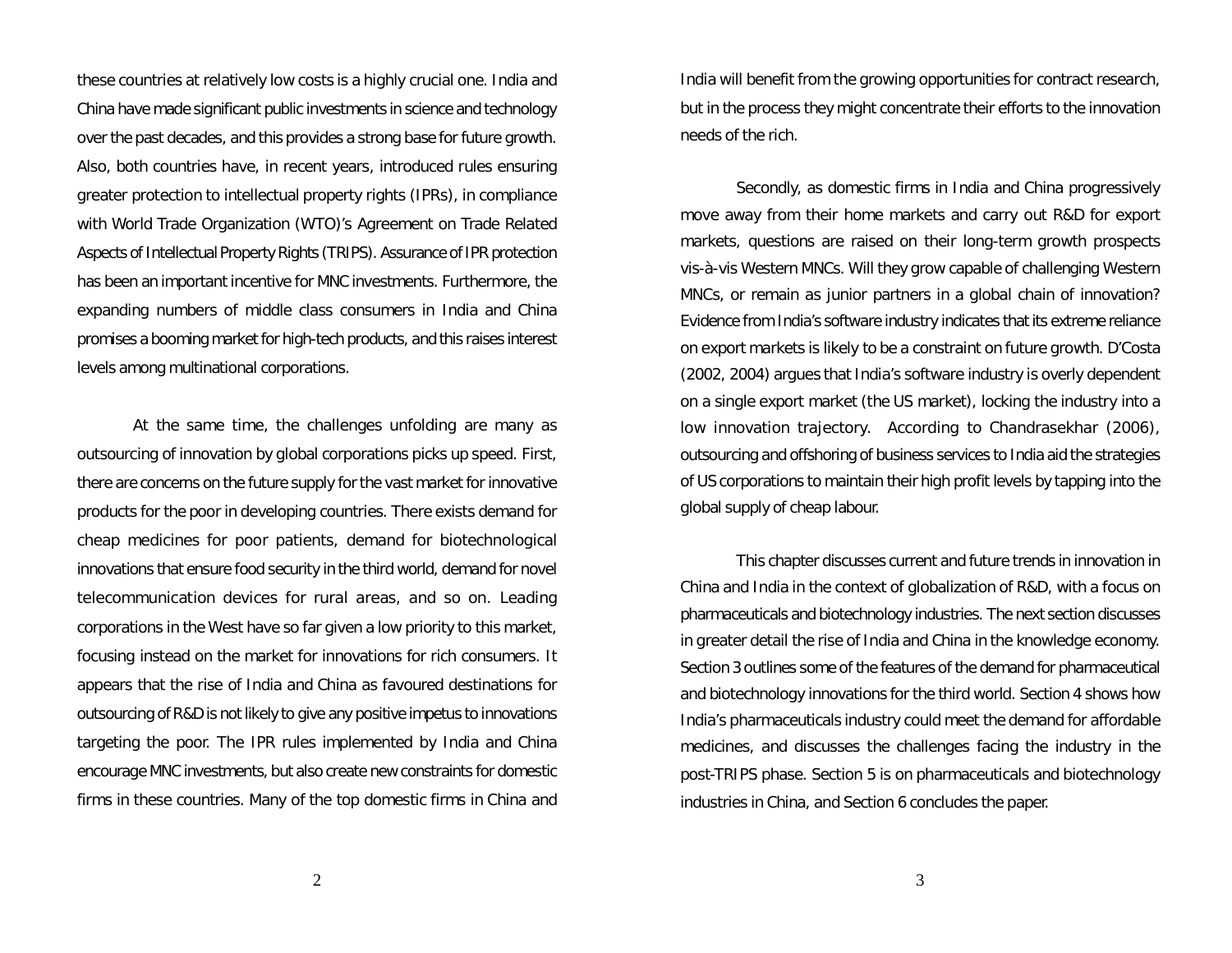# **2. The Rise of India and China in the Knowledge Economy**

The most important factor that triggers the new wave of investments in R&D in India and China is the large supply of highly skilled professionals in these countries. Both China and India are now ahead of the United States with respect to tertiary technical enrolment. In 2000-01, the total numbers of students enrolled for tertiary education were approximately 12 million in China and 10 million in India (UNCTAD, 2005, p.162). In China, in 2004, 13.3 million students were enrolled as undergraduates, while those enrolled for a Master's degree and Doctor's degree were, respectively, 654,286 and 165,610 (National Bureau of Statistics of China, 2005, pp. 689-95). At the same time, the costs of employing skilled workers are relatively low in India and China. The annual cost of hiring a chip design engineer, in 2002, was found to be \$28,000 in China (Shanghai province) and \$30,000 in India compared to \$300,000 in Silicon Valley in the United States (Ernst, 2005, p.56).

Both India and China have a large population of emigrants working as skilled professionals in foreign countries. Indian professionals accounted for 47 percent of all H-1 visas issued (to skilled workers) in the United States in 1999; professionals from China formed the second largest group, with a share of 5.0 per cent (cited in Chanda and Sreenivasan, 2006, p. 220). With regard to work permits issued to emigrants from different nationalities in the United Kingdom (UK), Indians topped the list with a share of 21.4 percent of the total work permits issued in 2002 (Findlay, 2006, p.78). The number of postgraduates studying abroad has steadily increased in the case of China: from 860 in 1978 to 20,381 in 1995, and 114,682 in 2004 (National Bureau of Statistics of China, 2005, pp. 689-95). Today, India and China are encouraging return migration of their skilled professionals to energize high technology entrepreneurship back home. The Chinese Academy of Sciences has introduced many attractive schemes to woo returnee researchers as part of a programme of 'reverse brain drain' currently promoted in that country (Zweig, 2006).

The state in post-independence India actively intervened to build a strong infrastructure for science and technology. R&D in India has been financed largely by the public sector. The combined share of the Central and State governments (including public sector units under their management) in the total national expenditure on R&D in India in 2002-03 (the latest year for which data was available) was 75.6 per cent. The share of the private sector was only 20.3 percent while higher education accounted for the remaining 4.1 percent (GOI, 2006, pp.3-8). In China, science and technology was a major plank in the 'four modernizations' the government embarked on after 1978 (Spence, 1999, pp.618-20). Today, the Chinese government promotes R&D through two major national initiatives: the national high-tech R&D Programme or the 863 programme and the national programme on key basic research or the 973 programme. <sup>2</sup> The 973 programme has identified life sciences, nano-technology, information technology, and earth sciences as frontier areas for basic research. In 2004, of the total funding for science and technology enterprises in China, 22.8 percent came directly from the

<sup>&</sup>lt;sup>2</sup> See the Ministry of Science and Technology of the People's Republic of China, at <www.most.gov.cn/eng/programmes/programmes1.htm> accessed 18 January 2006.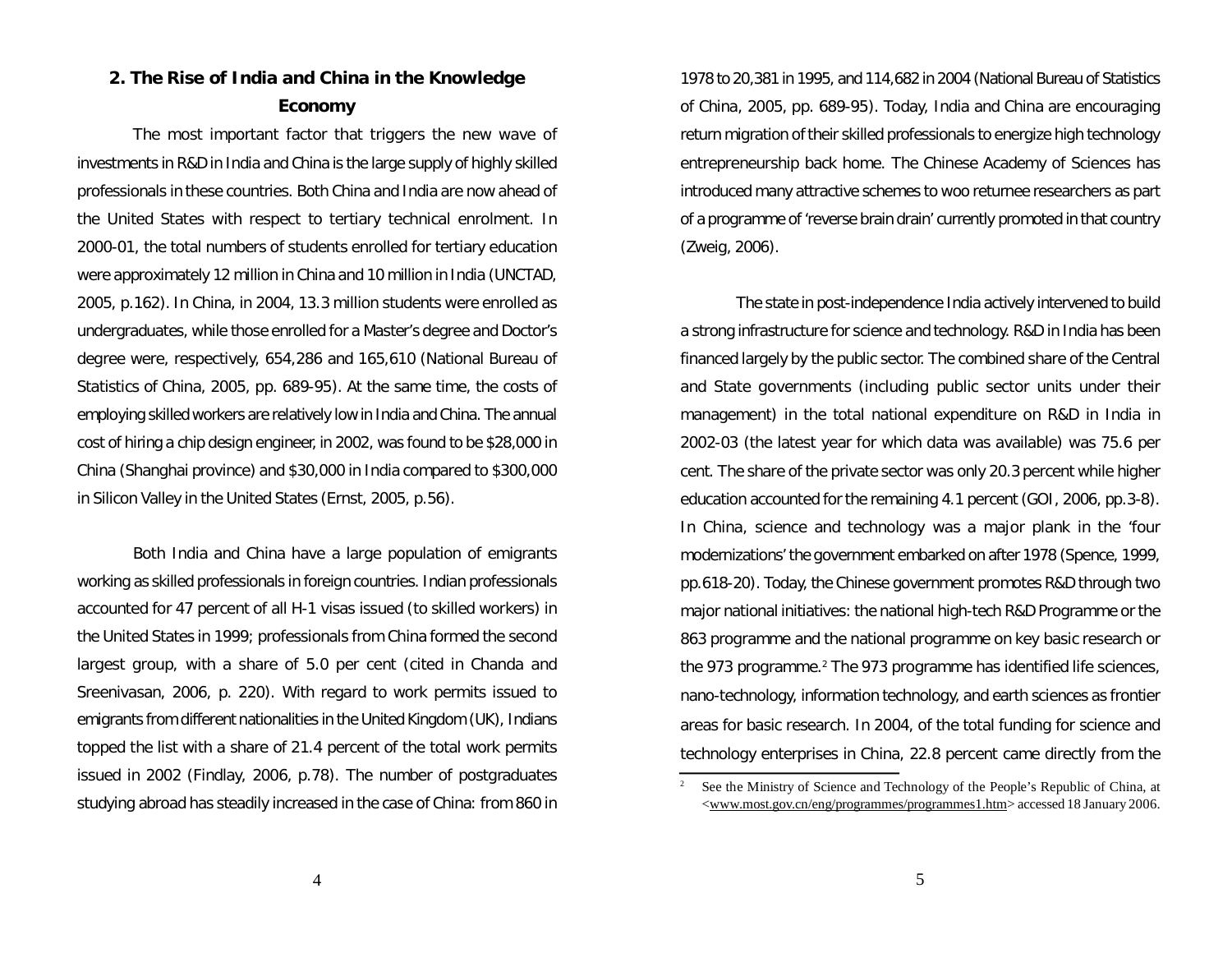government, 64 percent of the funds were raised by enterprises themselves, and 6.1 percent came through loans from financial institutions (National Bureau of Statistics of China, 2005, pp. 714-7).

#### **2.1Challenges FacingIndia andChina in High TechnologySectors**

While India and China enjoy some advantages in science and technology as noted above, both countries still have a long way to go. Table 1 shows that China and India lag clearly behind the United States in many national-level indicators such as R&D expenditure and researchers and patents granted per resident population. The evolving relationship between multinational companies, on the one hand, and the state and domestic firms in India and China, on the other, will also be highly crucial. Dicken (1998) points out that the relationship between MNCs and states is conflictual as well as cooperative — with each trying to gain bargaining power over the other. In fact, according to Stopford and Strange (1991) (cited in Dicken, 1998), the 'balance of power' has moved over time from governments as a group to the multinationals. MNCs in the United States and Western Europe continue to reign supreme in high technology industries, their R&D expenditures exceeding the national R&D expenditures in many developing countries. For instance, R&D spending by Pfzier of the United States in 2002 was US\$4.8 billion, while the national R&D expenditure of India in 2001 was \$3.7 billion (UNCTAD, 2005, p. 120). Given their dominant position, MNCs' investments in India, China and other developing countries will not be necessarily beneficial to the host country. Local R&D firms may be taken over by MNCs; local firms and universities may not receive fair compensation as they enter into partnerships with MNCs; and talented researchers in local firms may move into better paying jobs in MNCs (UNCTAD, 2005, pp.190-3).

**Table 1: Selected indicators of performance in research and development (R&D): India, China and the United States**

|                                                               | India  | China | <b>United States</b> |
|---------------------------------------------------------------|--------|-------|----------------------|
| R&D expenditure,<br>billions of US dollars, 2002              | $3.7*$ | 15.6  | 276.2                |
| R&D expenditure as % of gross<br>domestic product, 2000-2005  | 0.8    | 1.4   | 2.7                  |
| Researchers in R&D, per million<br>people, 1990-2005          | 119    | 708   | 4605                 |
| High technology exports as<br>% of manufactured exports, 2005 | 4.9    | 30.6  | 31.8                 |
| Patents granted to residents,<br>per million people, 2000-05  | 1      | 16    | 244                  |

*Notes:* \*2001 data.

*Sources:* UNDP (2007), Tables 13 and 16; UNCTAD (2005), p.105

Studies have pointed to several areas of weaknesses in the nature of growth of developing country firms, including China's high-technology firms. Lardy (2002) and Steinfeld (2004) argue that China's integration with the global economy has been a shallow one. In an ongoing process of modularization in global manufacturing – in which component manufacturing processes are spread out across locations and firms all over the globe — Chinese firms derive weak advantages on the basis of low costs and high volumes. China exports high-technology products but the country's role in these exports is limited largely to that of an assembler of high value added components (Steinfeld, 2004). According to Branstetter and Lardy (2006), domestic value added accounts for only 15 per cent of the value of China's exports of electronic and information technology products. For instance, in the case of an Apple iPod,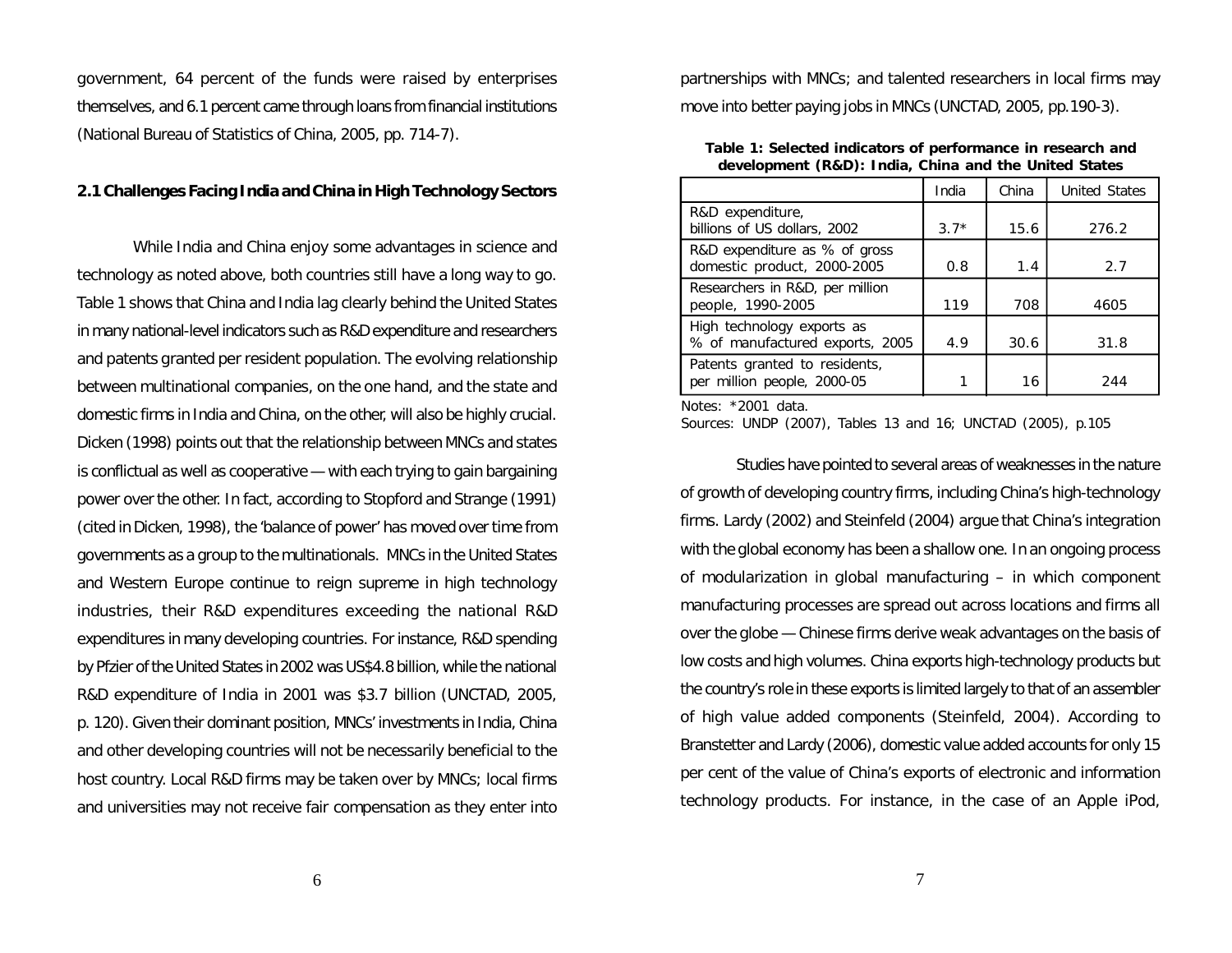manufactured in China by a Taiwanese company and sold for \$224 (in 2005), the value captured by China was just a few dollars, whereas Apple, an American company, claimed the largest share of profits (Linden et al., 2007). Based on an analysis of firms in the aerospace, oil and pharmaceuticals industries, Nolan and Zhang (2002) found that Chinese firms were weak vis-à-vis a few leading, mostly oligopolistic, global giants, which have emerged as core "systems integrators" in their respective sectors. The relative weakness of Chinese firms was more marked in high-technology sectors (Nolan and Zhang, 2002). Despite such challenges, however, Naughton (2007) has expressed some amount of optimism on the future of technological development in Chinese firms.

One of the important challenges to the growth of high-technology firms in India is the limited degree of interconnection between institutional and industrial R&D in the country. With respect to total national R&D expenditure, government owned R&D institutions account for the major chunk while the industrial sector's share is small (GOI, 2006). It is debatable whether public investments in science and technology have created strong 'national innovation systems' (NIS) in India. <sup>3</sup> D'Costa (2006) argues that the triple helix model, which refers to thick institutional linkages between industry, academia and government, has not taken deep roots in India. Bangalore's software industry, for example, is characterised by high degree of inter-firm competition — not cooperation – and limited degree of interaction with academic and research institutions in the city (D'Costa, 2006). According to Dahlman and Utz (2005), there exists a deep gulf

between the academic world and industry in India. However, there are indications of positive changes occurring. A recent study by Basant and Chandra (2007) pointed to the gradual emergence of linkages between academia and industry in the Indian cities of Bangalore and Pune. The study also noted that these linkages are deepening: from interactions in the labour market to knowledge-based linkages (Basant and Chandra, 2007).

Lastly, some of the provisions of the TRIPS agreement are creating hurdles to and, as we shall see in this chapter, altering the nature of innovation in developing countries, especially India and China. Drahos with Braithwaite (2002) has shown that an alliance between a small group of United States (US) corporations and the US state was the driver of the sequence of events linking trade and intellectual property and culminating in the genesis of TRIPS. Representatives of US corporations, importantly of the pharmaceutical giant Pfizer, which stood to gain enormously from new rules on intellectual property, played an important role in setting the government agenda on intellectual property rights in the US. The US state took forward this agenda and, employing a range of measures including the threat of trade sanctions through Section 301, succeeded in bringing other developed and developing countries into compliance on TRIPS (Drahos with Braithwaite, 2002). The United States' advocacy of strict patent rules in developing countries in recent times must be seen against the fact that the IPR regimes in advanced countries including the US during their periods of industrialization until the early 20<sup>th</sup> century were characterized by laxity and frequent violations (Chang, 2003). The rest of the chapter focuses on the changes

<sup>3</sup> For a discussion on 'national system of innovation', see Freeman (1995).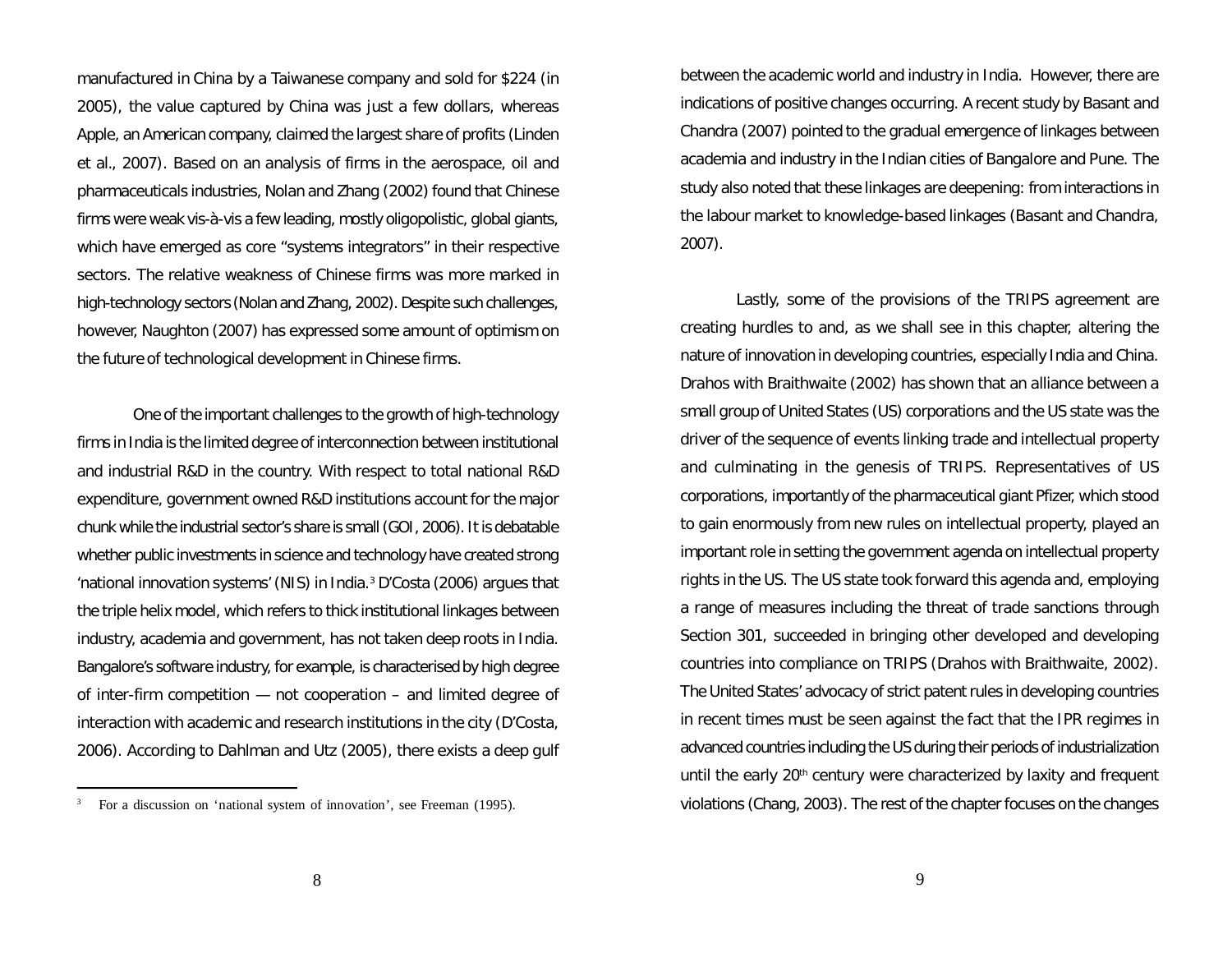in the nature of innovation in the pharmaceuticals and biotechnology industries in India and China, brought about to a large extent by the TRIPS agreement.

# **3. Demand from Developing Countries for Innovations in Pharmaceuticals and Biotechnology**

Extreme disparities exist between the developed and developing countries with respect to achievements in health and other human development indicators. Majority of the world's population living in developing countries suffer from food shortage and lack of access to medical facilities. A person born in Sub-Saharan Africa in 2000-05 could be expected to live for only 49 years, whereas a person born in a high income OECD country in the same year has a life expectancy of 79 years (see Table 2). As Table 2 shows, significantly large proportion of the population in Sub-Saharan Africa and South Asia are undernourished. Tuberculosis is still highly prevalent in least-developed and developing countries (see Table 2). Malaria cases of more than 15 per 100 population were reported in the year 2000 in several African countries including Botswana, Burundi, Zambia and Malawi, whereas none of the countries in Western Europe or North America reported incidence of Malaria in that year (UNDP, 2005).

#### **Table 2: Selected indicators of achievements in health and human development, different regions of the world**

|                         | Population,<br>millions | Life<br>expectancy<br>at birth,<br>years | Population<br>under-<br>nourished,<br>% | <b>HIV</b><br>prevalence,<br>ages 15-49,<br>% | TB cases, per<br>100,000<br>persons |
|-------------------------|-------------------------|------------------------------------------|-----------------------------------------|-----------------------------------------------|-------------------------------------|
|                         | 2005                    | 2000-05                                  | 2002-04                                 | 2003                                          | 2003                                |
| <b>LDCs</b>             | 766                     | 53                                       | 35                                      | 3.2                                           | 452                                 |
| Developing<br>Countries | 5215                    | 66                                       | 17                                      | 1.3                                           | 289                                 |
| Sub-Saharan<br>Africa   | 723                     | 49                                       | 32                                      | 7.3                                           | 487                                 |
| South Asia              | 1587                    | 63                                       | 21                                      | 0.7                                           | 306                                 |
| India                   | 1134                    | 63                                       | 20                                      | $0.4 - 1.3$                                   | 287                                 |
| China                   | 1313                    | 72                                       | 12                                      | 0.1                                           | 245                                 |
| High Income<br>OECD     | 932                     | 79                                       |                                         | 0.4                                           | 18                                  |

*Note:* LDCs = Least developed countries; OECD = Organisation for Economic Cooperation and Development.

*Source:* UNDP (2005), Table 9; UNDP (2007), Tables, 5, 7 and 10.

Technological advances in pharmaceuticals and biotechnology open up tremendous opportunities for solving the problems of ill health and malnutrition in the developing world. However, while majority of the world's population in need of medicines live in developing countries, pharmaceuticals industry is effectively controlled by a small number of MNCs headquartered in the developed world. In 1999, the share of high income countries (according to World Bank definition) in global pharmaceutical production was 92.9 percent, middle and low income countries accounting for only the remaining 7.1 percent. Research and development in pharmaceuticals is carried out largely in developed countries. Of the total global spending on health R&D, 42 percent is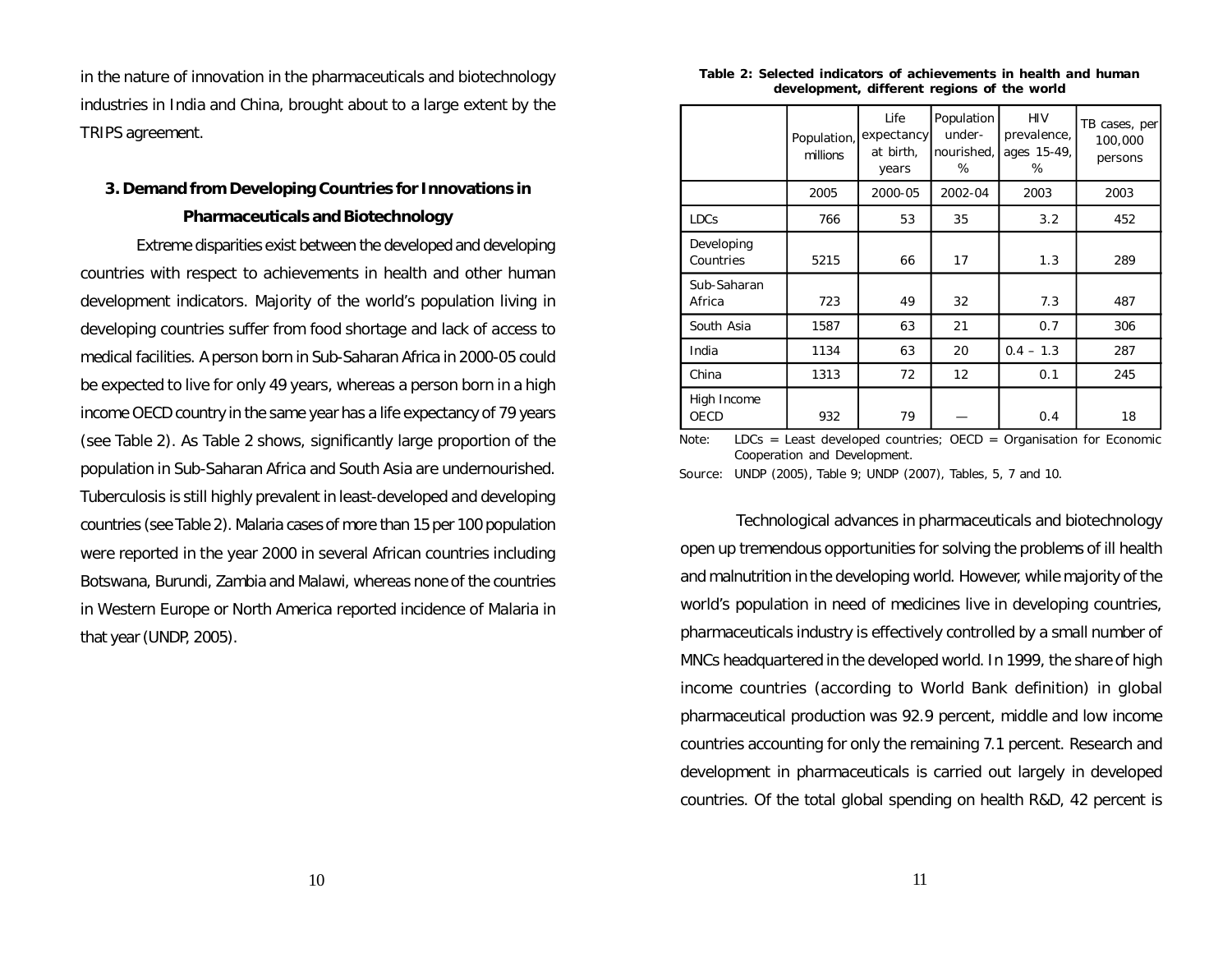privately funded, 47 percent is funded by the public sectorin high-income and transition countries, and only 3 percent is financed by the public sector in low- and middle-income countries (WHO, 2004, pp. 5-13). Not surprisingly, R&D activities are overwhelmingly directed toward the health needs of the rich in industrialized countries, toward lifestyle-related and convenience medicines. There are many 'tropical diseases' (also referred to as 'neglected diseases') such as dengue, diphtheria and malaria, which primarily affect people in poorer countries, but these diseases are given very low priority in pharmaceutical R&D (Lanjouw and MacLeod, 2005). It is pointed out that only 10 percent of the worldwide spending on pharmaceutical R&D is directed toward 90 percent of the global disease burden (WHO, 2004, pp.18-19).

Such unevenness in pharmaceuticals research and production capabilities gets reflected in the statistics on consumption of medicines. In 1999, low-income countries, accounting for 40.2 percent of world population, had a share of just 2.9 percent in global consumption (in value terms) of medicines. Imbalances between high- and low-income countries in consumption of medicines have been worsening, as shown through the data for the years 1985 and 1999 in Figure 1. It is reported that over one-third of world's population purchased less than one percent of the pharmaceuticals sold worldwide. In 1999, 1725 million people in the world, including 649 million in India, 267 million in Africa and 191 million in China, were without access to essential medicines (WHO, 2004, pp.31-3 and 62).

#### **Figure 1: Shares of high-income and low-income countries in world population and global consumption (in value) of medicines, 1985 and 1999, in percent**





*Source:* WHO (2004).

With the advent of biotechnology, healthcare and pharmaceutical industries are undergoing fundamental changes. The core scientific principles underlying pharmaceutical innovations are shifting 'from fine chemistry towards molecular biology' (Cooke, 2005, p.333). Rather than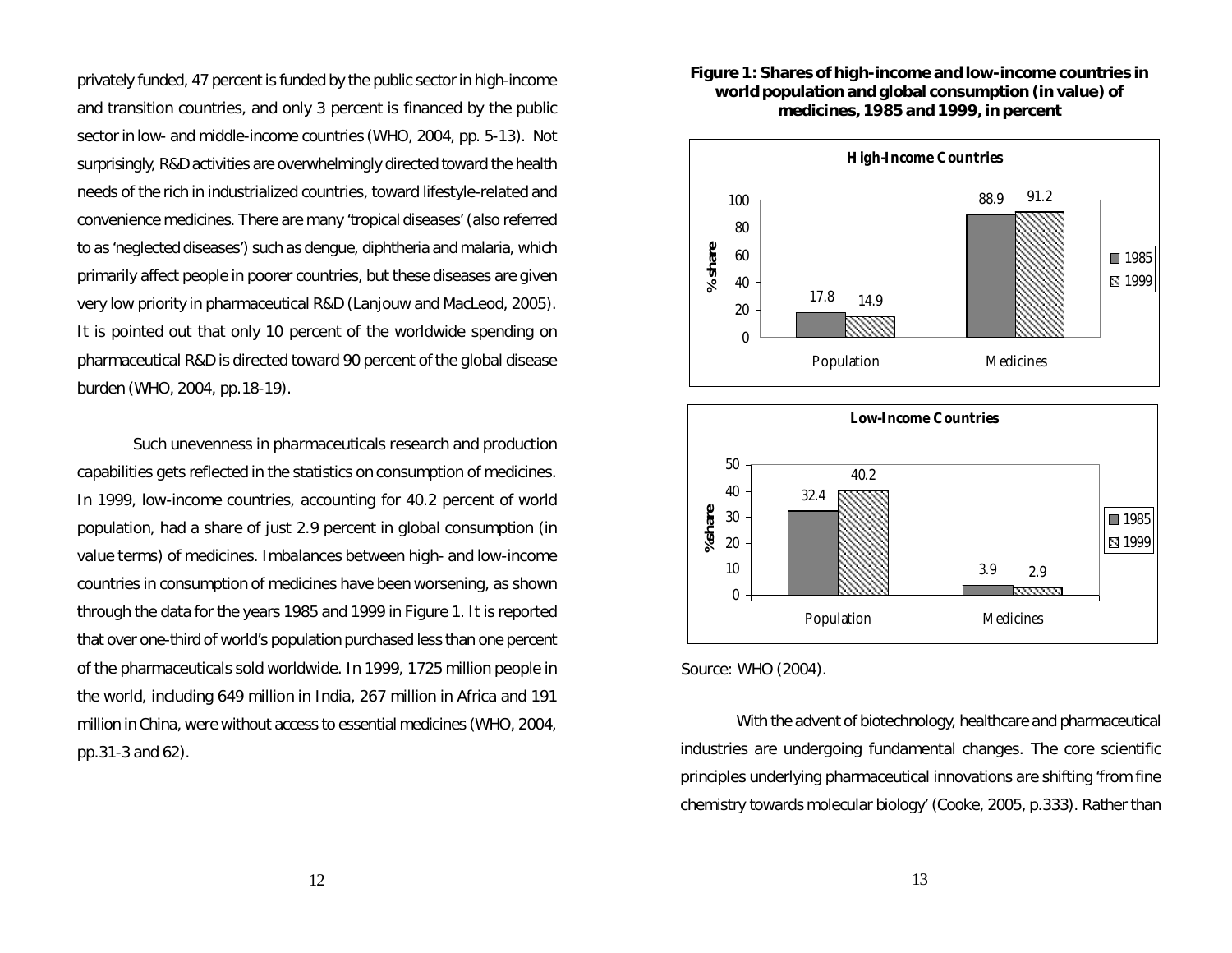waiting for 'chance discoveries', pharmaceutical innovation today is increasingly characterized by 'rational drug design' in which dedicated biotech firms play a prominent role (Cooke, 2005). However, dedicated biotech firms operate under the shadow of big pharmaceutical corporations. The therapeutic products they develop are licensed out to the big corporations. Biotech firms are located in clusters, and most of the leading clusters in biomedical sciences are in North America and Western Europe.

Advances in biotechnology also raise hopes for dramatic improvements in agricultural productivity, which are essential to meet the food supply requirements of a growing world population. However, research on agricultural applications of genetic engineering, including Genetically Modified (GM) crops, is carried out almost entirely by US-based MNCs. This is in contrast to the case of earlier innovations in agriculture including those of non-GM hybrid crop varieties, which were born out of publicly funded research. The extreme dominance of US multinationals in GM research as well as concerns regarding biological safety and biopiracy largely explains the unpopularity of GM crops in Europe and in a majority of developing countries (Bernauer, 2003). GM research has so far covered only a limited number of crops, importantly, soybeans, maize and cotton, while it has almost neglected tropical subsistence crops such as cassava, millet and cowpeas grown by poor farmers in developing countries. Similarly, while GM research focuses almost exclusively on pest resistance and herbicide tolerance, some of the issues pertinent to developing country agriculture such as drought resistance have not been on its agenda (Paarlberg, 2001). Thus, the general picture in pharmaceuticals and biotechnology industries is one of neglect of developing country needs. It is against this general context that the case studies of pharmaceuticals and biotechnology industries in India and China presented in the following sections assumes relevance.

#### **4. Pharmaceuticals Industry in India**

India's pharmaceuticals industry has been growing at a remarkably fast pace. India supplies 8 percent of the world's output (in volume) of drugs, and 22 percent of the world's output of generic drugs (Sampath, 2005, p.15; Grace, 2004). As per the latest available statistics (for 2007), there were 75 manufacturing units in India approved by the United States Food and Drug Administration (FDA); India has the largest number of FDA approved manufacturing facilities in any country other than the United States. Recent reports indicate that the Indian pharmaceutical industry consists of 300 large to moderate firms; the number of firms rises to 24,000 if small firms are also included. 4 In 2005-06, India exported drugs, pharmaceuticals and fine chemicals worth US\$4.9 billion to a large number of countries including the United States, United Kingdom, Germany, Russia and China (CMIE, 2006).

# **4.1 State Intervention and Growth of Pharmaceuticals Industry inIndia**

State intervention has been an essential feature in the development and growth of the Indian pharmaceutical industry

See the report 'Pharma Industry Aims High: Headed for a Place in the Global Top 10: Country Focus: India', *Chemical Week*, November 21, 2007, p. 38. See also Grace (2005), p.8.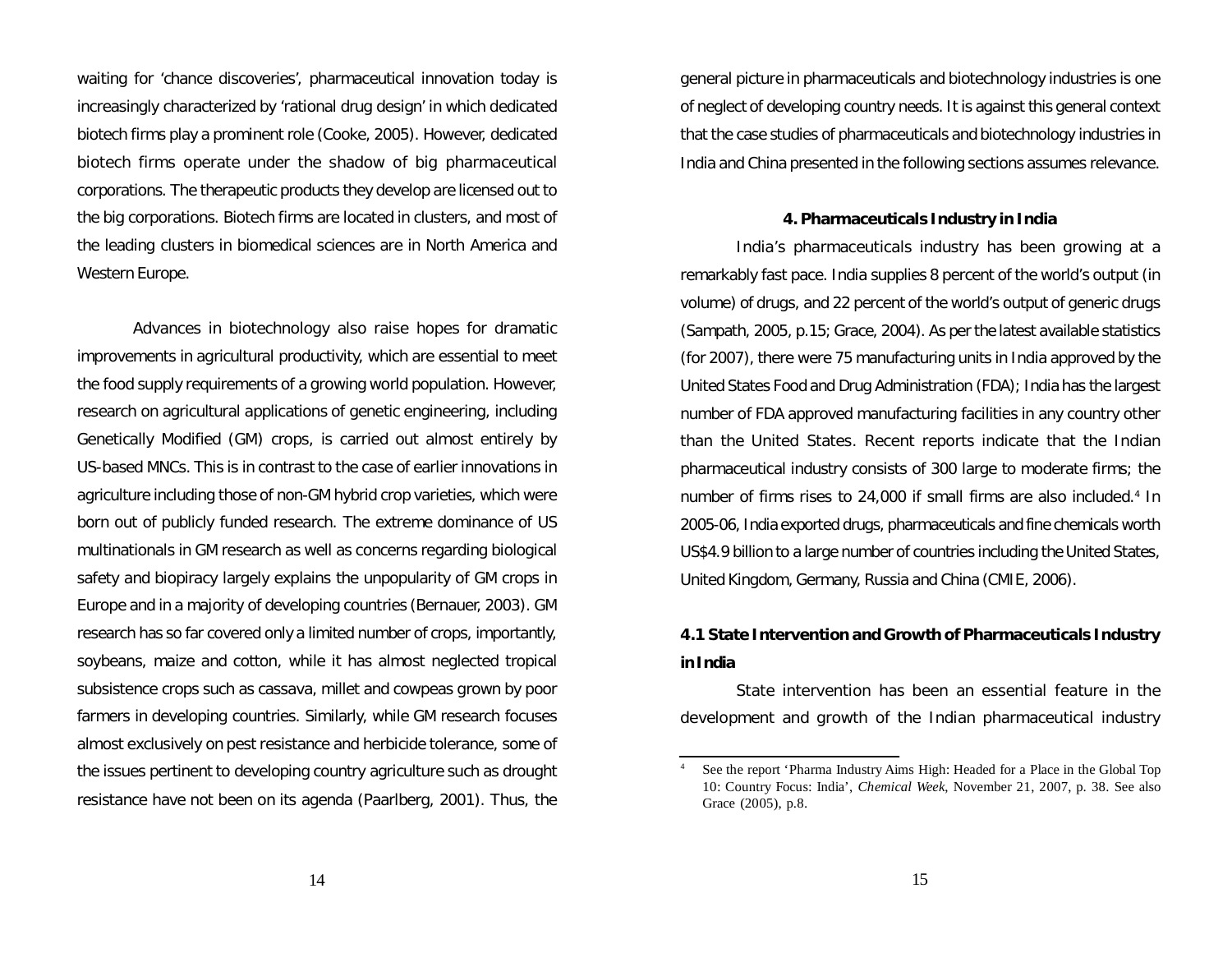(Chaudhuri, 2005). A major component of this state intervention relates to the introduction of the Indian Patents Act of 1970 (which came into effect in 1972). Until 1970, the Patents and Design Act 1911 — a law framed during the British colonial period which guaranteed product patenting rights to drug companies – was a serious drag on the growth of domestic pharmaceutical firms in India. Production and distribution of medicines in India was almost fully under the control of MNCs, and prices of medicines sold in India by the MNCs were reported to be one of the highest in the world. <sup>5</sup> The Indian Patents Act of 1970 brought in major changes. Section 5 of the 1970 Act disallowed product patenting in the case of drugs and food products; only the processes for manufacturing these products were eligible for patents, according to the Act. The period for which patents were granted was reduced from sixteen years to five years (from the date of patent granting or seven years from the date of patent application). The 1970 Act made it mandatory for the patent holder to start domestic manufacturing using the patented process within three years from the date of sealing of the patent as well as to issue licenses to local manufacturers (for a royalty) after the three-year period (Lanjouw, 1997, p.51; Chaudhuri, 2005, pp.36-8).

Pharmaceutical manufacturing and research organizations set up by the Indian government from the 1950s created a supportive environment for the growth of the domestic industry. Hyderabad's emergence as a centre for bulk drug manufacturing was aided by the early establishment of public sector units such as Indian Institute of Chemical Technology (IICT) and Indian Drugs and Pharmaceuticals Limited (IDPL) (inaugurated in 1956 and 1961 respectively) in the city. India's Council of Scientific and Industrial Research (CSIR) developed many technologies that were used by even the top pharmaceutical firms in India. At the same time, through a number of regulations in the 1970s, the government discouraged MNCs presence in low technology areas, leaving these sectors for domestic firms (Chaudhuri, 2005). In addition, the government's Drug Price Control Order (DPCO) of 1970 took steps to check the unwarranted escalation of pharmaceutical prices. 6

Under the protective cover of state support, domestic firms developed reverse engineering capabilities in chemicals-based processes for pharmaceutical production. Many of them grew to become leading producers of generic drugs and started supplying medicines for the Indian market. In 1970, of the top ten pharmaceutical firms by retail sales in the Indian market, only two were Indian firms while the rest eight were subsidiaries of multinational companies (Lanjouw, 1997, p.3). The shares of domestic firms and MNCs in India's pharmaceuticals market by sales were 32 per cent and 68 per cent respectively in 1970. By 2004, these shares were altered upside down: the share of domestic firms rose to 77 percent while the share of MNCs correspondingly declined to 33 percent (see Table 3).

More importantly, domestic pharmaceutical companies were able to manufacture and sell generic versions of medicines at very low prices

<sup>5</sup> According to Kefauver Committee of the United States, cited in Keayla (2005).

The DPCO, which underwent several modifications, was finally replaced by the National Pharmaceuticals Policy of 2002.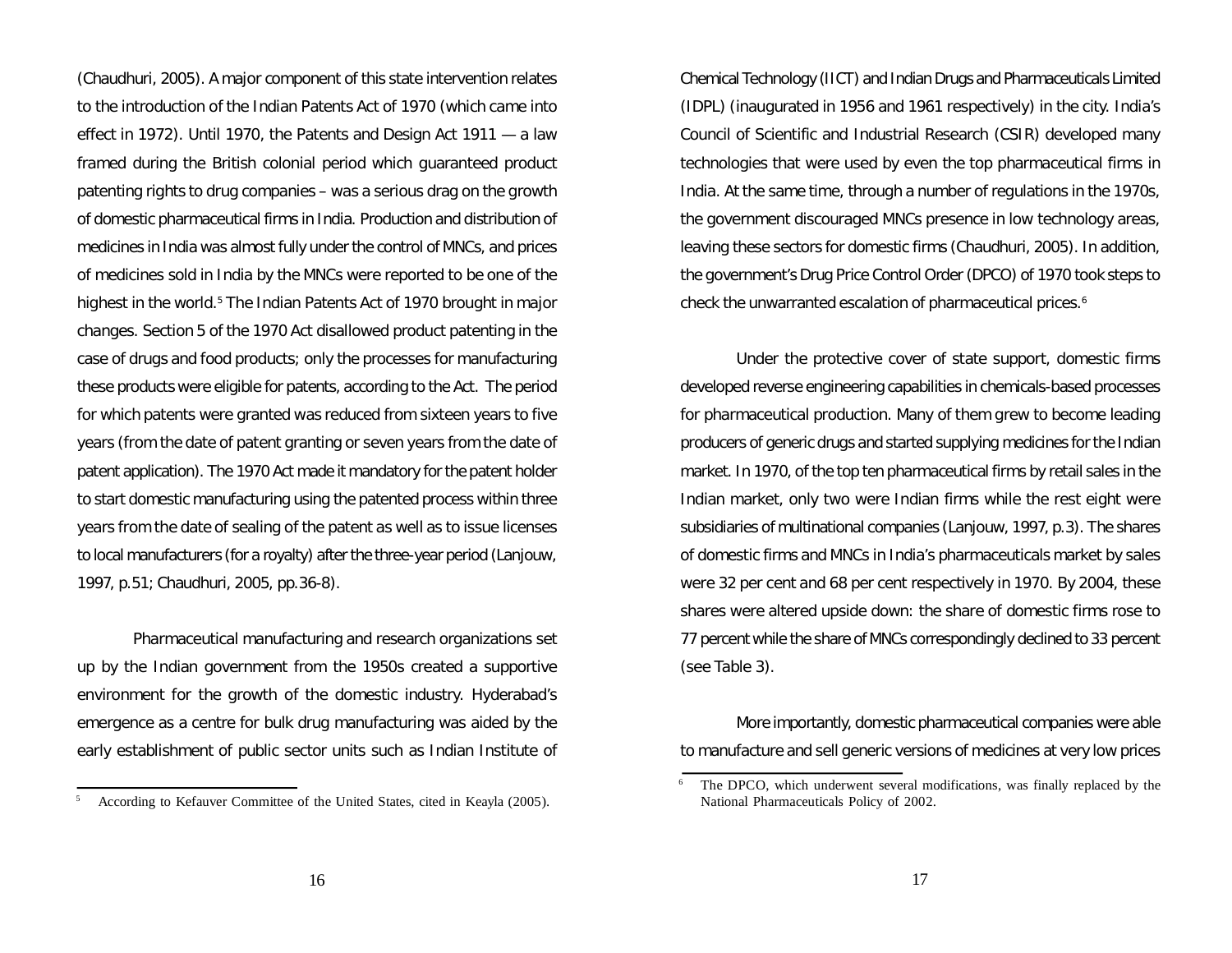in India. Drug prices in India are much lower than the prices of similar drugs in several countries including the United States and United Kingdom as well as Pakistan and Indonesia (see Table 4). India has been a major exporter of relatively cheap active pharmaceutical ingredients (APIs) and pharmaceutical formulations of several medicines, notably vaccines and anti-retrovirals (ARVs)(Grace, 2004, pp.13-5). The Indian pharmaceutical firm CIPLA supplies ARVs to over 250,000 HIV patients in poor countries.<sup>7</sup> When Ranbaxy, another leading Indian pharmaceutical firm, announced plans to launch the cholesterol drug atorvastatin in the US and UK, the media in the UK welcomed it as a move that would result in substantial financial savings to that country's National Health Service (Tomlinson, 2005).

**Table 3: Selected Indicators of Growth of Domestic Firms in India's Pharmaceuticals Industry, 1970-2004**

|                                                                                 | 1970 | 1998  | 2004 |
|---------------------------------------------------------------------------------|------|-------|------|
| Share in % of domestic firms in India's<br>pharmaceuticals market by sales      | 32   | 60    |      |
| Number of domestic firms among top 20<br>firms by pharmaceutical sales in India | $6*$ | $12*$ |      |

*Notes: \**Statistics refer to the years 1971 and 1996 respectively.

*Sources:* Chaudhuri (2005), p.18 and Lanjouw (1997), p.39. The statistics cited in Chaudhuri (2005) are based on the following: for 1970, Ministry of Petroleum and Chemicals (1971), p.1; for 1998, Kalsekar (2003); for 2004, Sudip Chaudhuri's calculation using ORG-MARG (2004). The statistics relating to top 20 firms by pharmaceutical sales was cited in Lanjouw (1997) and was sourced from ORG, Mumbai.

| Table 4: Prices of selected drugs in India and other countries, in |  |
|--------------------------------------------------------------------|--|
| Indian Rupees, 2002-2003                                           |  |

| Drugs and<br>dosage | India | Pakistan | Indonesia | <b>UK</b> | US      |
|---------------------|-------|----------|-----------|-----------|---------|
| Ciprofloxacin HCL,  | 29    | 423.9    | 393.0     | 1185.7    | 2352.4  |
| 500 mg              | (1.0) | (14.6)   | (13.6)    | (40.9)    | (81.1)  |
| Diclofenac Sodium,  | 3.5   | 84.7     | 59.8      | 61.0      | 674.8   |
| 50 mg               | (1.0) | (24.2)   | (17.1)    | (17.4)    | (192.8) |
| Ranitidine, 150 mg  | 6.02  | 74.1     | 178.4     | 247.2     | 863.6   |
|                     | (1.0) | (12.3)   | (29.6)    | (41.1)    | (143.5) |

*Notes:* Ciprofloxacin HCL is an Anti-infective. Diclofenac and Ranitidine are anti-ulcerants.

> Figures in brackets show prices as indices with price in India  $= 1$ Drug prices refer to the following years: for India, 2003; for Pakistan 2002-03; for US, 2002; and for UK February 2004. Retail prices in India and wholesale prices in other countries were considered. All prices were converted to Indian Rupees.

*Source:* Centre for Study of Global Trade System and Development (2004) and Keayla (2005).

#### **4.2 The TRIPS Agreement and Changes in India's Patent Laws**

The WTO's Agreement on Trade Related Aspects of Intellectual Property Rights (TRIPS) came into effect on 1 January 1995. As WTO members, India and other developing countries were obliged to bring in legislations in line with the TRIPS provisions over a ten-year period. 'Mail box' facilities and exclusive marketing rights were to be introduced from 1 January 1995 itself; provisions regarding rights of patentee, term of patent protection, compulsory licensing and reversal of burden of proof had to be legislated before 1 January 2000; and laws protecting product patents had to be legislated before the end of the ten-year transition period (therefore, before 1 January 2005).

See <www.cipla.com>, accessed 15 January 2006.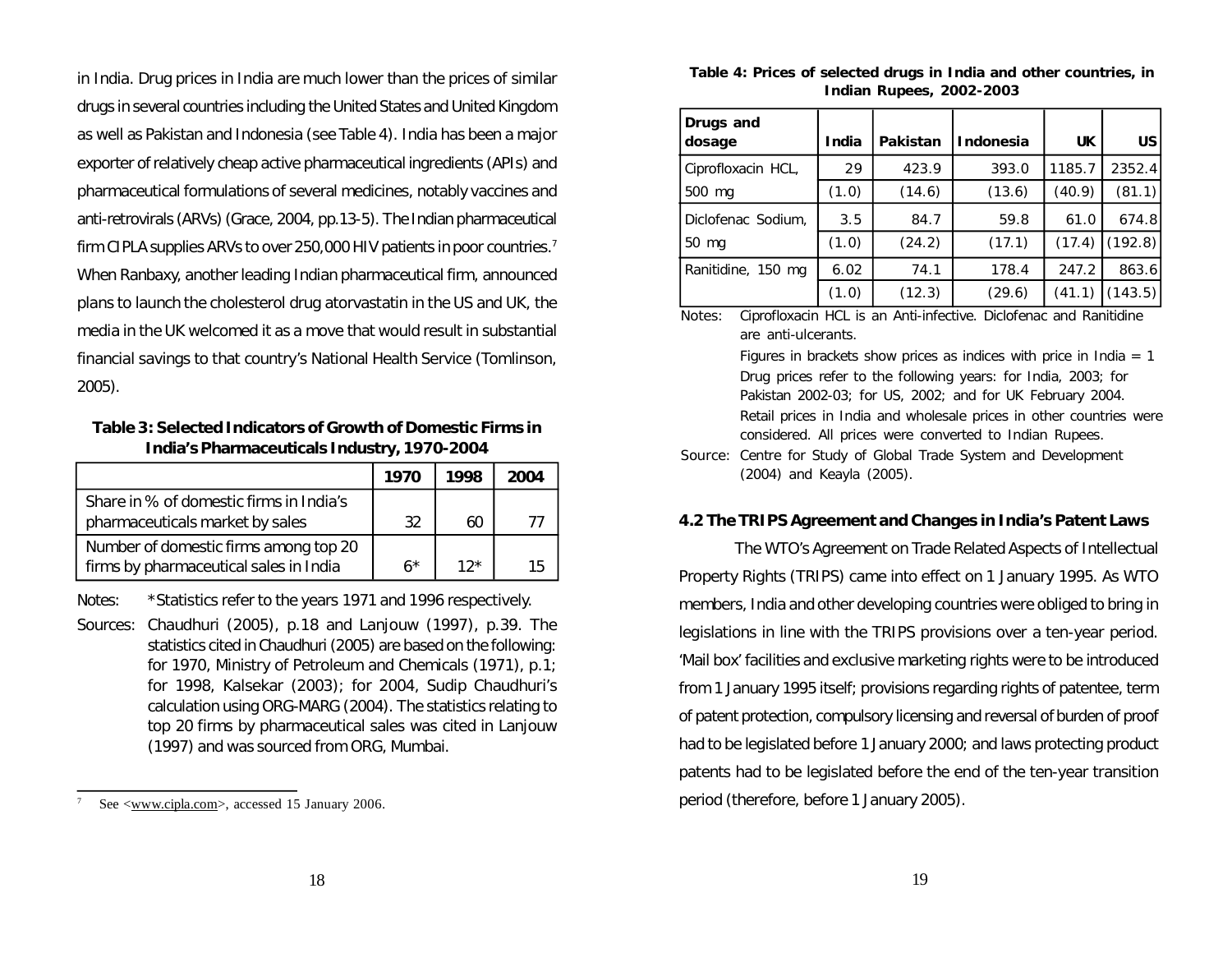The Indian Parliament debated the TRIPS provisions intensely, in the process delaying the introduction of obligatory legislations in several instances. The Parliament passed the Patents (Amendments) Act 1999, the Patents (Amendment) Act 2002, the Indian Patents Ordinance of 2004, and the Indian Patents (Amendment) Act of 2005. India's patent rules were made less liberal over the years with the introduction of these legislations. The Patents (Amendment) Act 2002 had made 64 changes to the Patents Act of 1970. There were criticisms that some of the new legislations had not even made full use of the flexibilities that the TRIPS regime had allowed for developing countries; there were also widespread concerns on the implications of these laws for public health. The Indian Patents Ordinance of 2004 had allowed patents on combinations and crystalline versions of known molecules; reduced the grounds on which a patent could be opposed during the pre-grant period; and required least developed countries (LDCs) to issue compulsory licenses for importing generic drugs from India. All these provisions generated strong criticisms as being unduly favourable to patent owners. The Indian Patents (Amendment) Act of 2005, which introduced product patent rules, rectified some of the drawbacks contained in the Ordinance of 2004 (Chaudhuri, 2005, pp.70-116; Grace, 2005).

The battle on patent rules is still going on in India. Multinational pharma corporationss lobby for stricter patent laws and their stricter implementation. On the other side are a number of activists and international organizations raising concerns on public health. Currently, there is strong pressure particularly from the MNCs to bring in new provisions that allow data exclusivity in India. Data exclusivity specifies that the test data submitted by the patentee to the regulatory agencies will not be disclosed to the public. Generic drug firms, which need to prove bioequivalence of their generic versions of drugs, will be affected by this rule. Also data exclusivity allows the patent holders to extend their monopoly rights even after the expiry of the patent term (Chaudhuri, 2005, pp.80-3; Keayla, 2005). <sup>8</sup> At the same time, in August 2007, an Indian Court dismissed an appeal from the pharmaceuticals giant Novartis regarding patent cover for its drug Gilvec; the Court pointed out that incremental innovations will not be eligible for patent protection. This ruling has raised the hopes for health activists worldwide who argue that a strict patent regime is a deterrent to the supply of affordable medicines (Cookson and Yee, 2007).

#### **4.3 TRIPS and Strategies of Indian Pharmaceutical Firms**

With the introduction of TRIPS-compliant product patent rules in 2005, Indian pharmaceutical industry can no longer rely on its reverse engineering skills alone for future growth. India's domestic pharmaceutical firms have been growing in technological capabilities, and this enabled them to make two fundamental changes to their business models during the years of TRIPS implementation (1995-2005). <sup>9</sup> First, leading pharmaceutical firms in India have been making higher allocations for R&D spending and trying to acquire patents abroad. In the case of Dr. Reddy's Laboratories, an Indian firm, R&D charges as a proportion of

See also Dhar and Gopakumar (2006).

See Lanjouw (1997), Sampath (2005), and Chaturvedi et al. (2007) (which provides a detailed update on the strategies of Indian pharmaceutical firms before and after TRIPS). See also Ramanna (2005) on the emergence of a strong pro-patent lobby in the country prior to 2005.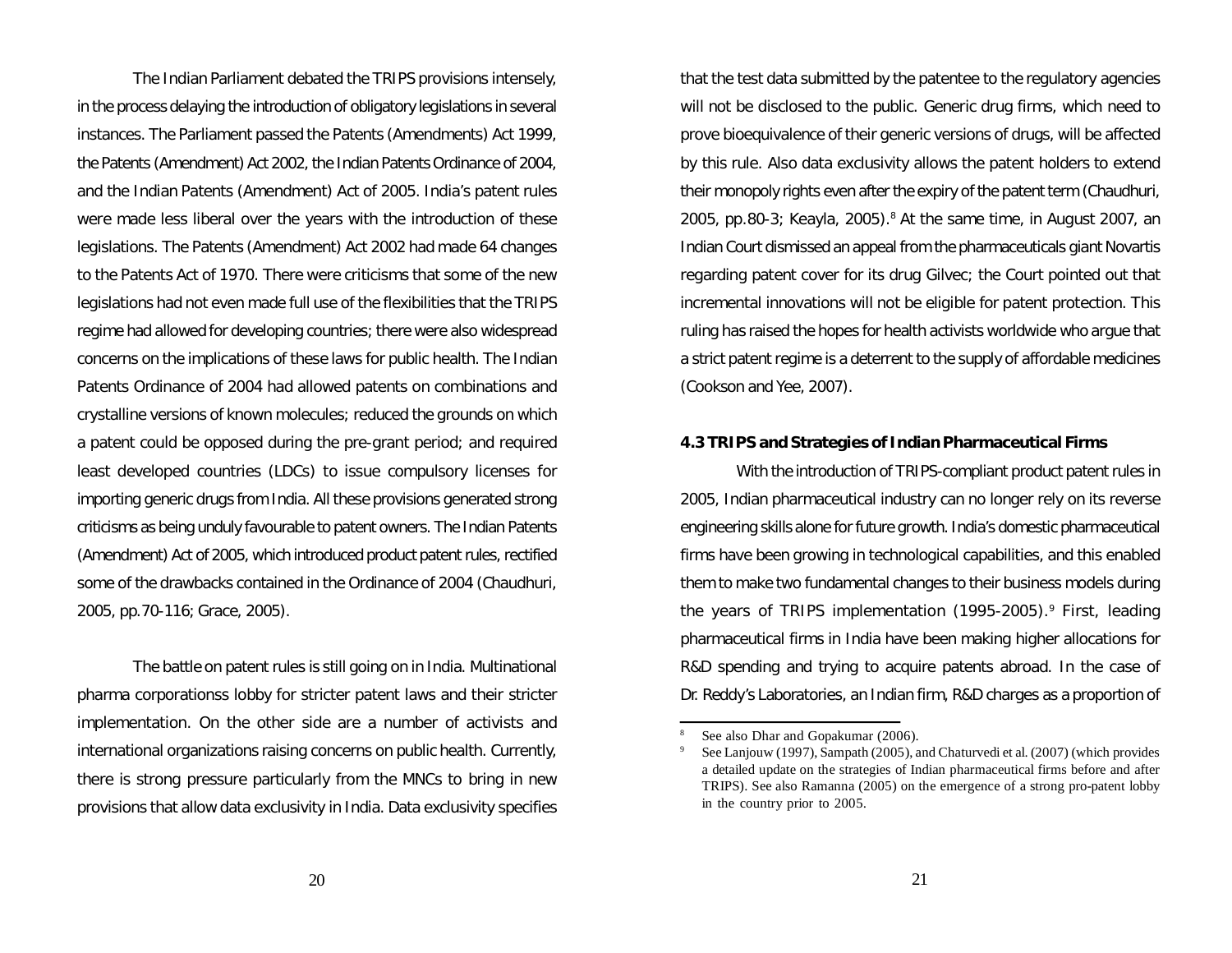sales revenue were 0.6 percent and 2.8 per cent respectively in the three year periods ending in 1987 and 1994-95. The proportion rose to 11.0 percent in the three year period ending in 2005-06. <sup>10</sup> Ranbaxy made 698 patent filings in the first nine months of 2005 compared to 428 patent filings in the first nine months of 2004. <sup>11</sup> Secondly, rising R&D intensity went hand in hand with export orientation, notably to the regulated markets of North America and Europe. For instance, in 2005, United States and Europe, together, accounted for 45.2 percent of Ranbaxy's total global sales (of US\$1178 million).<sup>12</sup> The preference shown by Indian pharmaceutical firms to developed country markets is evident in Figure 2. *Figure 2:* **Exports of drugs, pharmaceuticals and fine chemicals by India to selected developed and developing countries, 1998-99 to 2004-05, shares in India's total exports in percent**



1998-99 1999-00 2000-01 2001-02 2002-03 2003-04 2004-05

*Notes:* Selected developed countries: United States, Germany, United Kingdom and Canada. Selected developing countries: Nigeria, Viet Nam, Sri Lanka, Pakistan, Bangladesh and Nepal. These 10 countries have figured in the list of 21 leading destinations for India's exports of drugs, pharmaceuticals and fine chemicals throughout the period under study.

*Source:* Calculations based on CMIE (2005), p.69.

Indian pharmaceutical industry's international ambitions have received a boost also from the changing nature of the global pharmaceutical business. The discovery of a new drug is an extremely lengthy and financially-risky process. Bringing an experimental drug into the United States market takes an average of 12 years. According to some reports, of the 5000 drug compounds that are evaluated at the

<sup>&</sup>lt;sup>10</sup> See Dr. Reddy's Laboratories Ltd. Annual Reports, various years.

<sup>&</sup>lt;sup>11</sup> See <www.ranbaxy.com>, accessed 15 January 2006.

<sup>&</sup>lt;sup>12</sup> See *Ranbaxy Annual Report 2005*, downloaded from <http://www.ranbaxy.com>, accessed on 17 January 2007.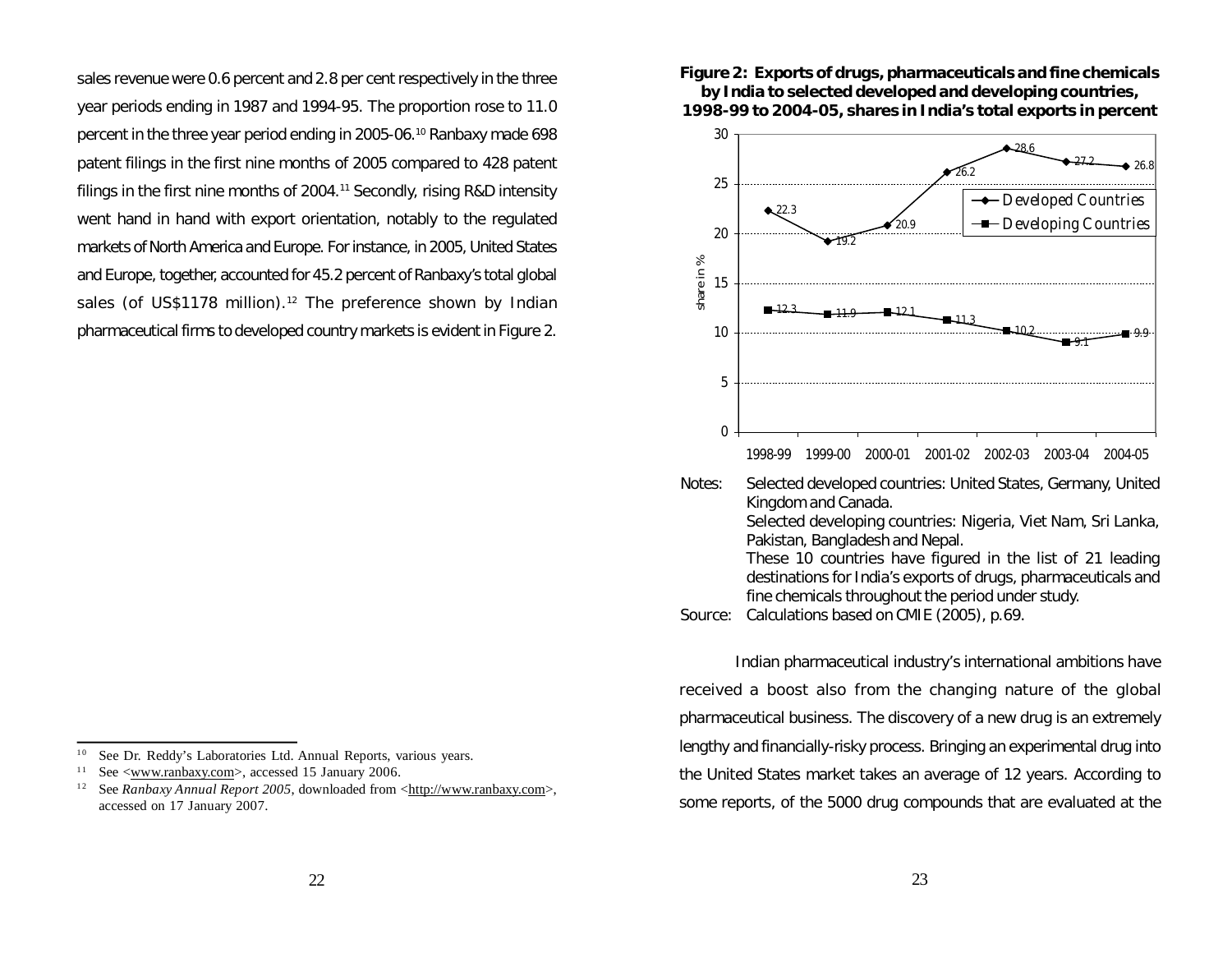preclinical stage, five compounds enter the phase of clinical trials, and only one compound ultimately gets the approval for marketing from the US Food and Drug Administration (FDA). <sup>13</sup> Reports in 2006 indicate that the cost of development and subsequent introduction into the market of a new drug compound range between US\$ 0.8 to 1.7 billion (McKinnell, 2006). To reduce the cost of new drug discovery, pharmaceutical MNCs are entering into strategic alliances with smaller pharmaceutical firms, biotech companies and academic centres. Novartis, for instance, claims to have more than 400 collaborations in over 20 countries. 14 India's cost advantages in pharmaceuticals R&D are encouraging global corporations to form research partnerships with Indian firms. Outsourcing of clinical trials to India has witnessed an especially fast growth; the number of ongoing clinical trials in India has risen to 270 in 2007 (Yee, 2007).

The strategies pursued by India's leading drug makers today consist of collaboration as well as, in some cases, competition with Western pharmaceutical MNCs. Even the leading Indian drug firms are much smaller compared to pharmaceutical corporations, and they do not possess the skills or the resources to carry out the entire process of new drug discovery. <sup>15</sup> Therefore, Indian pharmaceutical companies conduct research and develop new molecules, but instead of proceeding further into the long and financially risky clinical trial and regulatory stages, they license out the molecule to bigger pharmaceutical MNCs (Chaudhury, 2005). At the same time, the high returns in the generic drugs market in North America and Western Europe is highly attractive to Indian drug firms. They have challenged big pharmaceutical corporations in the market for generic drugs in the West. Also, to consolidate their generic drugs business, many Indian drug firms have been pursuing an aggressive strategy of overseas acquisitions over the past several months. 16

Success, however, is not guaranteed for India's leading drug makers in the generic business. Originator drug companies, some of which have launched their own branded generics, unleash long and expensive legal battles against their generic competitors (Rai, 2003; Jack, 2005). For originator drug companies, patent litigation to delay the entry of generic competitors even by a few months is a high return-zero risk strategy, whereas for generic drug firms, patent related legal battles involve high returns as well as high risks (Chaudhuri, 2005, pp.205-6). Many of the top Indian drug firms are fighting IPR-related legal battles, incurring heavy costs. Ranbaxy has been engaged in a legal wrangle over its generic version of atorvastatin calcium, an anti-cholesterol drug, which Pfizer claims has violated its patent on Lipitor. Ranbaxy's fortunes have waxed and waned in this long-drawn-out litigation that is still being fought in the courts of several countries. Reports suggest that Ranbaxy spent US\$30million on legal expenses in the year 2005, while the

<sup>&</sup>lt;sup>13</sup> According to information given at the Website of Alliance Pharmaceutical company's R&D expenditure, for the year 2004, was US\$75.1 million.<sup>17</sup> Corporation. See <www.allp.com/drug\_dev.htm>, accessed 15 July 2006.

<sup>&</sup>lt;sup>14</sup> See  $\langle$ www.allp.com/drug\_dev.htm> and  $\langle$ www.nibr.novartis.com/OurScience/ drug\_development.html> , accessed 16 September 2006.

For example, in 2005, sales revenue of the Indian company Ranbaxy was US\$1.17 billion and that of Pfizer was US\$51.3 billion. See Knowledge@Wharton (2006).

<sup>&</sup>lt;sup>16</sup> Information obtained from various issues of *Indian Industry: A Monthly Review* for the year 2007, published by Centre for Monitoring Indian Economy, Mumbai.

<sup>&</sup>lt;sup>17</sup> See Mahapatra (2006) and Ranbaxy's website  $\langle$ www.ranbaxy.com>, accessed 14 December 2005.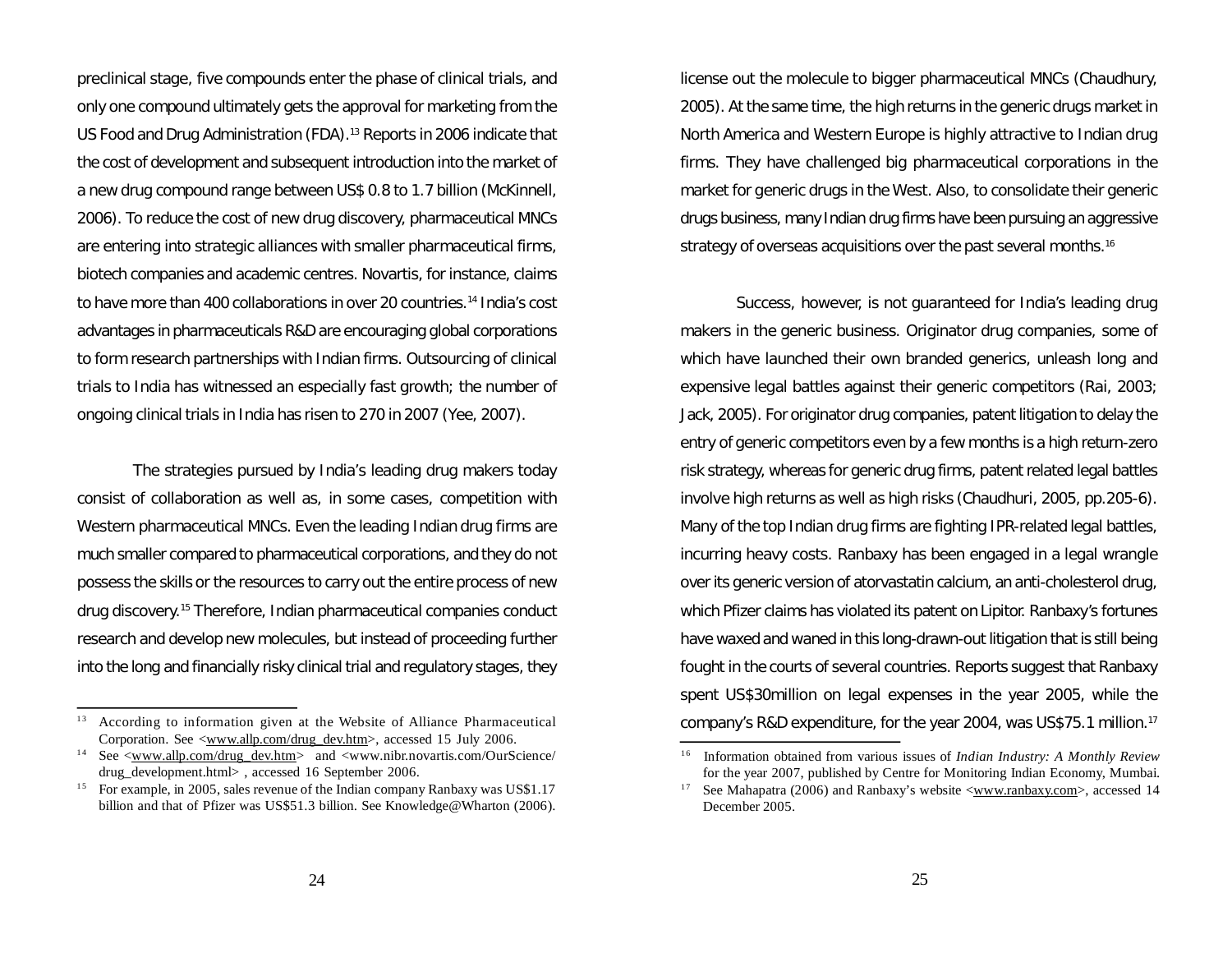Similarly, Dr. Reddy's reportedly spent US\$12m on legal bills in 2004, which was equivalent to a quarter of the company's R&D budget (Economist, 2005).

# **4.5 The Future of the Industry and the Supply of Affordable Medicines**

It is doubtful whether the leading Indian pharmaceutical firms will ever grow to match the levels of Western pharmaceutical MNCs, given the hurdles posed by the IPR-regime and the disparities between the two in financial and research capabilities. No Indian firm has, so far, been able to fully develop an original drug, although some firms are close to achieving this feat. More crucially, a large number of relatively small Indian pharmaceutical firms are facing grim growth prospects in the post-TRIPS phase, and this is raising important questions for the future of the industry in India. It will be difficult for these small Indian firms to repeat the successes of their bigger counterparts in the export markets for generics: the regulatory barriers to entry and the stiff competition in the generic drugs markets in developed countries are important road blocks (Chaudhuri, 2005). In the domestic market, product patent legislations will eventually rein in the growth of small Indian firms. Manufacturing drugs for the domestic market using process innovations, the strategy that helped leading Indian drugs makers during their formative years, is not possible any longer. <sup>18</sup> Furthermore, there is growingly intense competition in India's pharmaceutical markets, raising the costs of entry to smaller firms. In recent years, the Indian

pharmaceuticals industry has witnessed a significant increase in mergers and acquisitions (M&As) and a consequent rise in concentration ratios. 19 Smaller Indian pharmaceutical firms are also affected by the tightening of regulatory restrictions in the Indian market as well as in the export markets of countries such as Brazil and Korea. 20

A bigger concern arising from the recent developments in the pharmaceuticals industry relates to their implications for the supply of medicines to poor patients. The advocates of a strict patent regime have argued that with the implementation of product patent rules, MNCs will step up investment in research on neglected diseases. However, this does not appear to have occurred in India. In a survey of 31 large pharmaceutical companies operating in India (which included companies under Indian ownership and MNC subsidiaries), Lanjouw and MacLeod (2005) found that only 10 percent of the entire R&D investments by these companies in 2003-04 were targeted at developing country markets and tropical diseases. At the same time, multinational pharmaceutical corporations are sensing a major market opportunity for the supply of medicines for global diseases such as cancer and cardiovascular diseases prevalent among India's large middle class population. It appears that MNCs' interests in India are limited to its growing pharmaceuticals market, and not so much in the country's potential as a pharmaceuticals manufacturer. MNC investments in India in the manufacture of bulk drugs have not recorded any appreciable increase in recent years (Chaudhury, 2005). Meanwhile, worries are surfacing about the outsourcing of clinical trials to India.

<sup>1</sup> 8 Interview with Mr. B. K. Keayla, 11 December 2006.

 $19$  Concentration ratios of the largest four and largest eight firms in Indian pharmaceutical industry increased after 1995-96. See Chadha (2006).

<sup>2</sup> 0 Interview with Mr. Lalit Kumar Jain, an entrepreneur having long association with small-scale pharmaceutical industry in India, New Delhi, 10 December, 2006.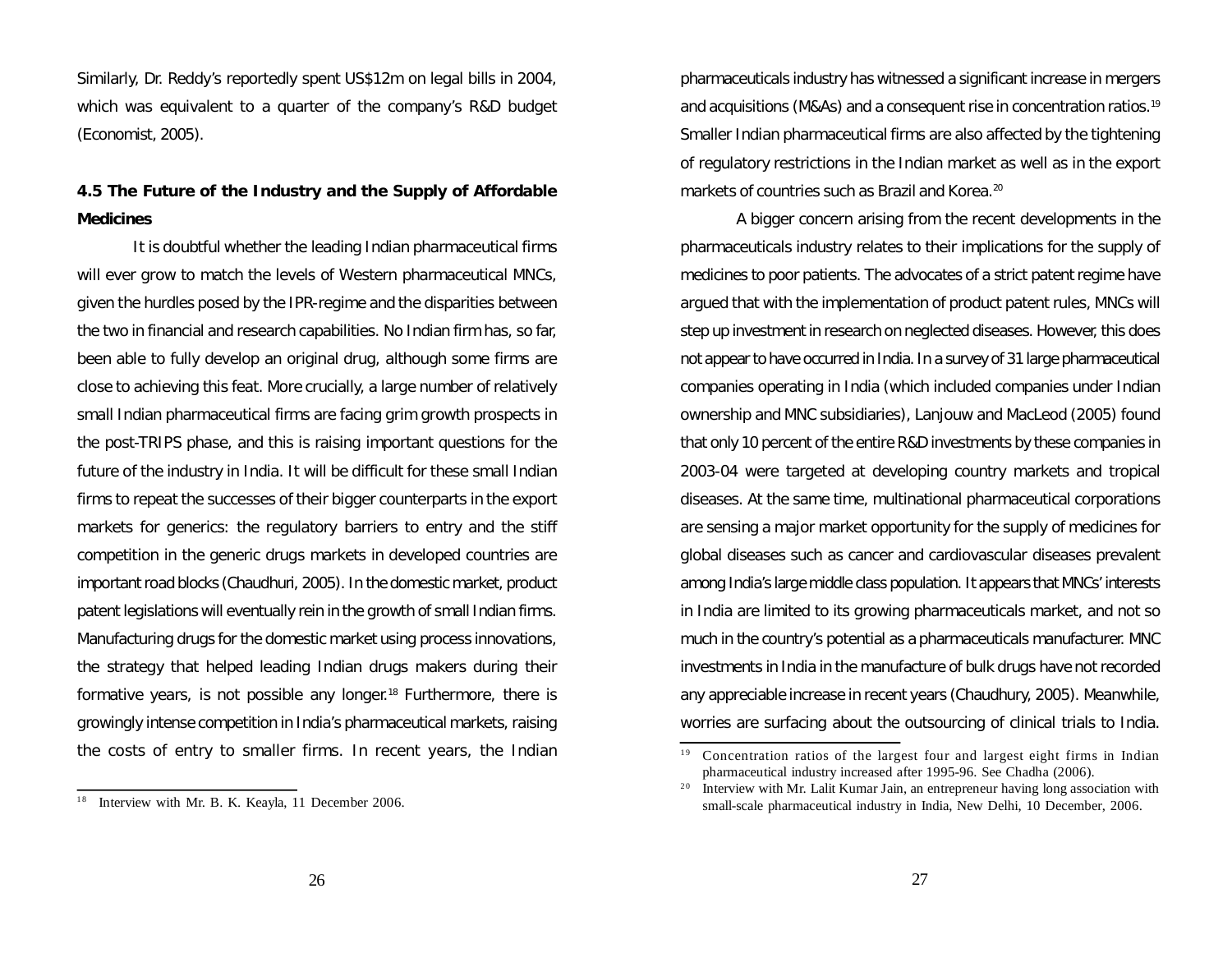Terming it as 'a new colonialism', Nundy and Gulhati (2005) have discussed some of the dangers of conducting clinical trials among poor and illiterate patients without putting in place a proper regulatory system.

The problems emerging as part of a post-TRIPS scenario are likely to become more severe in the future. Grace (2005), after examining previous studies, concluded that the share of patented drugs in the market value of medicines supplied in India in 2005 was in the range of 10 to 15 percent. However, over time, as new medicines are invented, a greater proportion of the overall Indian market for medicines will come under the patent cover. New medicines are necessary in the treatment of most diseases including tuberculosis and malaria as older medicines turn ineffective with the setting in of drug resistance. In the case of combination drugs, even if only one drug in the combination is patent protected, that will escalate the cost of the entire therapy (Grace, 2005, pp.16-20). The pressures on the supply of affordable medicines brought about by changes in patent rules are reflected in the words of Dr. Y. K. Hamied of CIPLA, an Indian company that is an important supplier of medicines for tropical diseases:

> "…..[India's product patent legislation implemented in 2005] will deprive the poor of India and also third world countries dependent on India, of the vital medicines they need to survive.…It will lead to a systematic denial of drugs to the three billion in the poorer nations, an act tantamount to selective genocide by the year 2015".<sup>21</sup>

#### **5. Pharmaceuticals and Biotechnology in China**

Pharmaceuticals industry is expanding fast in China. According to Nolan and Yeung (2001), China's pharmaceuticals industry picked up in growth after the mid-1980s. This was a period when the government relaxed state controls over the industry and generated competition among the suppliers. The structure of ownership was gradually liberalized as well, and raising funds on the stock market and mergers and acquisitions became instruments through which the pharma industry further consolidated its position in China (Nolan and Yeong, 2001). There were 4296 pharmaceutical manufacturing facilities in China in 2003. Domestic industry supplies almost 70 percent of the Chinese market for pharmaceutical products. Chinese firms have acquired great expertise in the manufacture of bulk drugs and active pharmaceutical ingredients (APIs). China is the world's second largest producer of pharmaceutical ingredients, and the largest producer of many pharmaceutical products including penicillin (producing 60 percent of world output), vitamin C (50 percent of world output), terramycin (65 percent of world output), doxycycline hydrochloride and cephalosporins (Grace, 2004, pp.13-4). The countrty is promoting innovative research in the area of traditional Chinese medicine; in April 2004, Chinese authorities approved the first HIV/AIDS treatment derived from traditional Chinese medicine (Grace, 2005, p.10-1).

At the same time, however, the strength of China's domestic pharmaceuticals industry should not be overstated. Nolan (2002), while making a note of the impressive growth of the Chinese pharmaceutical firm Sanjiu during the 1990s, was quick to add that firms like Sanjiu

<sup>&</sup>lt;sup>21</sup> Address by Dr. Y. K. Hamied, Chairman and Managing Director, CIPLA, Sixty-Ninth Annual General Meeting, 6 September 2005, at <http:// www.cipla.com/corporateprofile/financial/cm69.htm>, accessed 14 December 2005.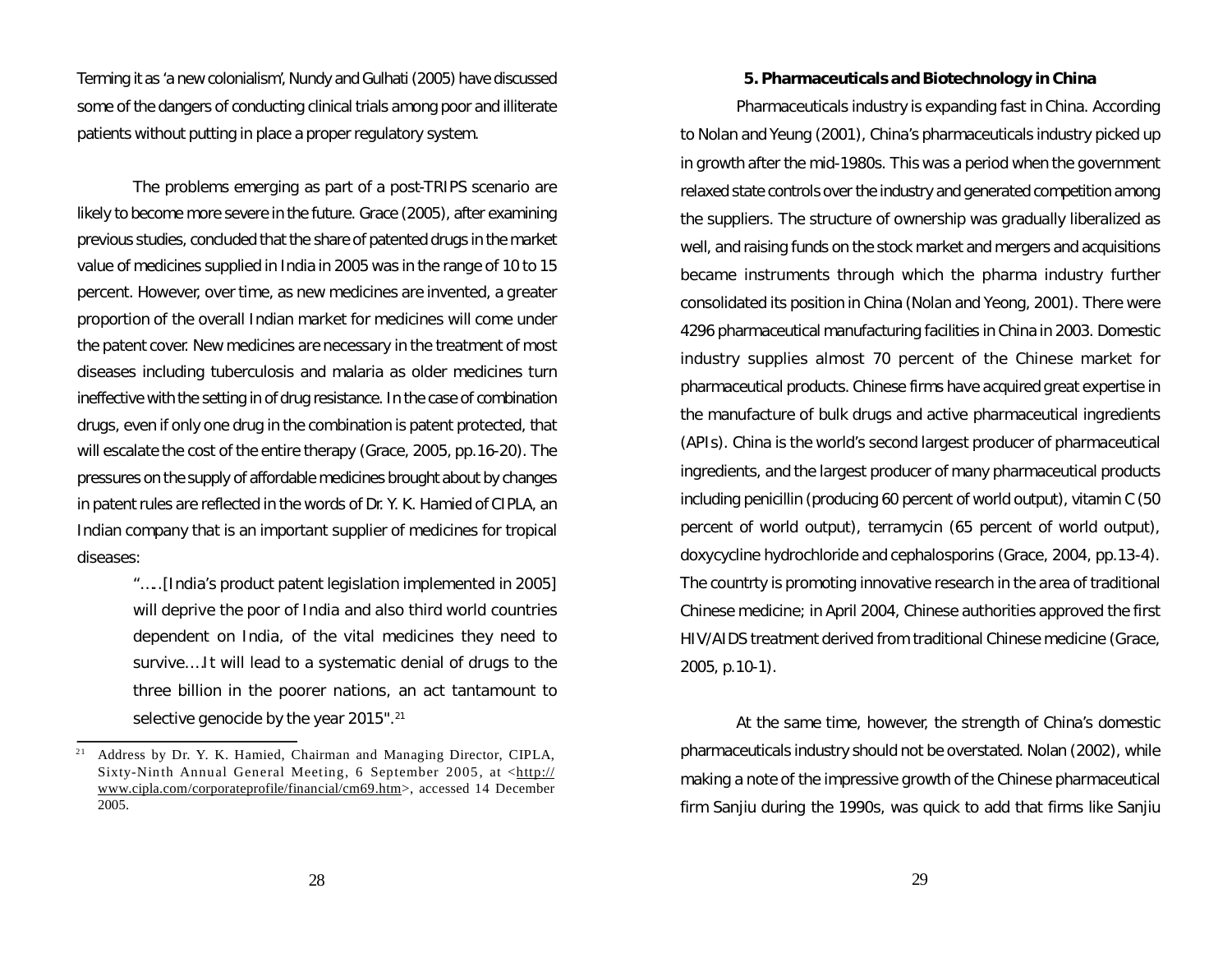would face massive hurdles as they compete with multinational pharmaceutical giants. Nolan (2002) points out that China's pharmaceuticals industry is "relatively small and highly fragmented", and that the revenues and research capabilities of Chinese firms are only a tiny fraction of multinational companies (Nolan, 2002: 123).

# **5.1. Pharmaceuticals Industry and the Evolution of IPR Regime inChina**

Significant steps in the direction of establishing a patent regime began in China only after the late 1970s. <sup>22</sup> Chinese government's gradual implementation of an intellectual property rights (IPR) policy was shaped by two factors: a commitment to the development of domestic capabilities in science and technology, on the one hand, and, international pressure, particularly from the United States, pushing China to a strict patent regime, on the other. China joined the World Intellectual Property Organization (WIPO) in March 1980 and the Paris Convention for the Protection of Industrial Property in March 1985. The first Patents Law was introduced in China in 1984. This law, which came into effect on 1 April, 1985, was rather narrow in its scope. It did not offer product patent protection to inventions in pharmaceuticals, chemicals, food, beverages and condiments (in much the same manner as India's Patents Act of 1970). The stipulations contained in the 1984 law ensured that foreign investments into China came along with technology transfer and contributed to the building of domestic innovative capabilities (Kong, 2005).

China introduced a stricter patent regime in 1992. In the early 1990s, China was integrating itself more closely with the world economy, and a commitment to IPR protection was important to attract foreign investments. Also, from being an importer of technologies, China was gradually emerging as an exporter of technology-intensive products (Kong, 2005). Grace (2005) noted that the implementation of IPR policies in China was influenced, to a great extent, by the country's bilateral negotiations with the United States on trade and investment. Product patenting rules came into effect in China in 1993 – more than ten years before TRIPS would have required the country to implement them. An agreement between China and the United States in 1999 on China's WTO accession contained proposals for early introduction of TRIPS-compliant IPR rules. China joined the WTO in 2001, and the country introduced patent laws incorporating TRIPS provisions by the end of 2002. China was not given the transition period that was granted to other developing countries (Grace, 2005, pp. 21-5; Kong, 2005). Chinese laws extend patent protection for twenty years and data exclusivity for six years (Grace, 2004).

Despite the implementation of product patent laws, China has been able to manufacture pharmaceutical ingredients that contribute to the supply of essential medicines for the developing world. China is an important producer of a wide variety of raw materials for second-line antiretrovirals (ARVs) (second-line ARVs are necessary for treatment once the patient develops resistance to first-line treatment). <sup>23</sup> One of the

<sup>&</sup>lt;sup>22</sup> See <http://www.china.org.cn/e-white/20050421/index.htm>, accessed 15 January 2006.

<sup>&</sup>lt;sup>23</sup> See 'India, China or Brazil — Who will Produce the Second Line ARVs?', *Health and Development Networks, July 12, 2005, at <http://www.aidsmap.com/en/news/* 24B33FA6-89CB-42BA-880F-18D774FF85D6.asp>, accessed 17 September 2005.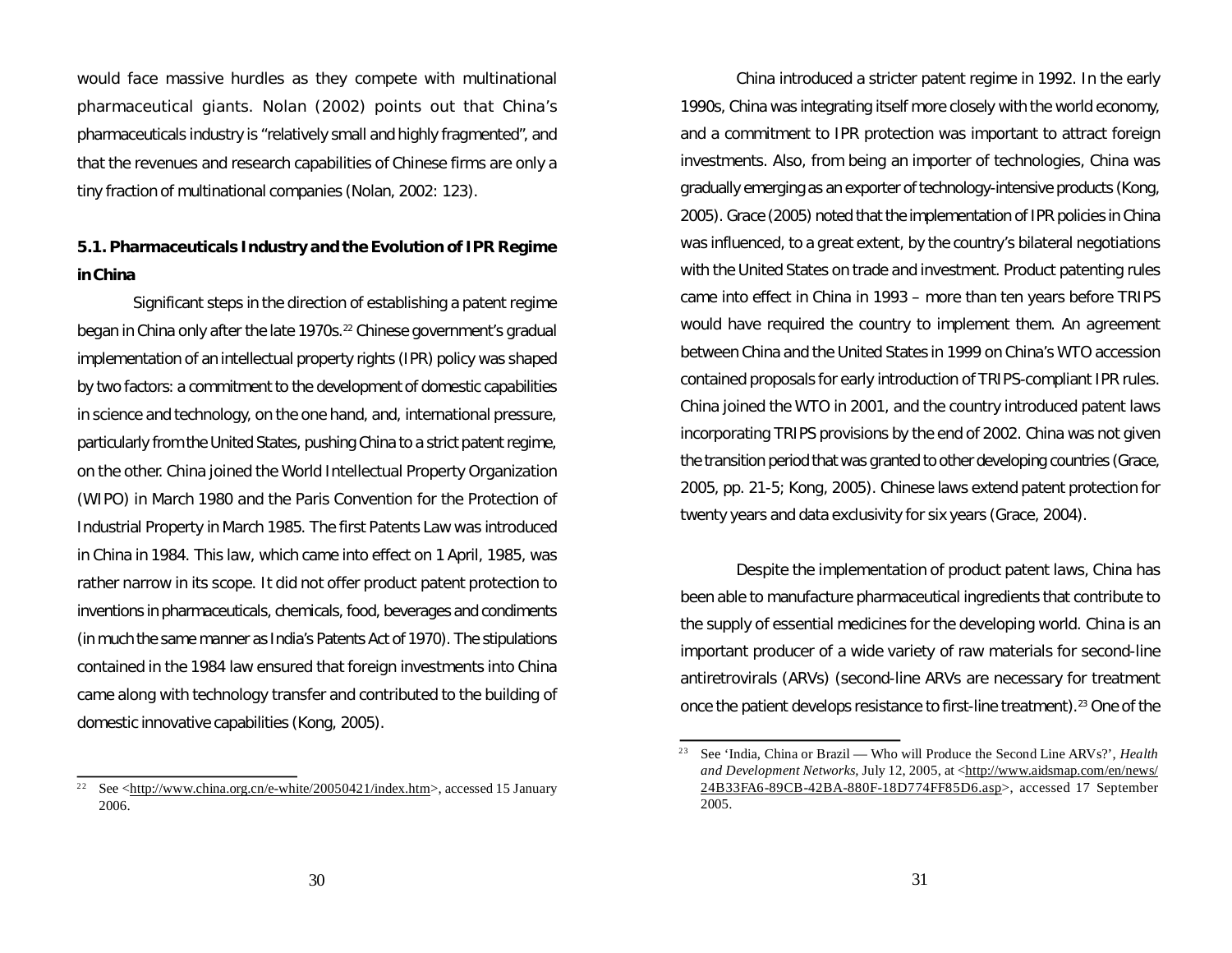means through which China has bypassed the limitations set by patent laws is by manufacturing intermediates only till the pre-API (active pharmaceutical ingredients) stage. Patent protection is usually applicable to APIs and finished products, and manufacturing a chemical that is one step away from formulation into an API will not be a patent violation. China then exports these intermediate pharmaceutical chemicals to other countries where it is processed into APIs and finished products (Grace, 2005, pp.23-5).

However, pharmaceuticals industry in China is now facing challenges from the patent regime. The United States continuously pressurize China to improve its record on IPR enforcement. In December 2006, on the occasion of the fifth anniversary of China's entry into the WTO, the US Trade Representative, Susan Schwab, slammed China's record in enforcement of IPR rules. In a 100-page report submitted to the US Congress, the US Trade Representative claimed that piracy of software, videos, pharmaceuticals and other goods were rampant in China and that the Chinese government did very little to curb such practices (Weisman, 2006). Reports suggest that in 2004, 2550 patent litigations were filed in Chinese courts and that the rulings in 80 per cent of these cases went in favour of the foreign patent holders (Seewald, 2006).

At the same time, Western multinational pharmaceutical companies are waking up to the tremendous market opportunities offered by China's large middle class population. Some estimates say that the Chinese pharmaceuticals market would be the fifth largest in the world by 2010. 24 It is noted that over 20 of the world's top 25 pharmaceutical

MNCs have already made their entry into China. <sup>25</sup> Pharmaceutical corporations are flocking especially to China's eastern region comprising the Yangtze River Delta, which enjoys high levels of purchasing power. 26 With the introduction of product patent legislations, many multinational pharmaceutical companies are outsourcing pharmaceutical research and clinical trials to China. In 2007, there were a total of 510 clinical trials – including completed and ongoing — outsourced to China (Jack and Yee, 2007). Companies like Novo Nordisk and Novartis have set up R&D facilities in China to conduct research on global diseases by making use of China's cost advantage. They are equally keen on making inroads into the Chinese market for pharmaceuticals.<sup>27</sup>

#### **5.2 Health andAgricultural Biotechnology in China**

China has embarked on an ambitious programme in biotechnology. Life sciences has emerged as an important focus area in China after the late 1970s, along with the state-wide promotion of science and technology in the country during this period. The National Centre for Biotechnology Development was established in 1983 under the State Science and Technology Commission (this Centre later became part of the Ministry of Science and Technology) (Gross, 1995; Chervenak, 2005). By 1992, the government established seventeen national biotechnology

<sup>&</sup>lt;sup>24</sup> See 'The Chinese Pharmaceuticals Market is Forecast to Become the World's Fifth Largest by 2010', *Biotech Business Week*, July 9, 2007

<sup>2</sup> 5 Information from *Biotech Business Week*, May 14, 2007

See 'Pall Magnifies Focus on Asia; Brings Top Talent, More Resources to the Region to Address Growing Biopharmaceutical Market', *Business Wire Inc*, March 21, 2006.

<sup>2</sup> <sup>7</sup> See the report 'A Novel Prescription' in the *Economist*, November 11, 2006; also see Kjersem and Gammeltoft (2006).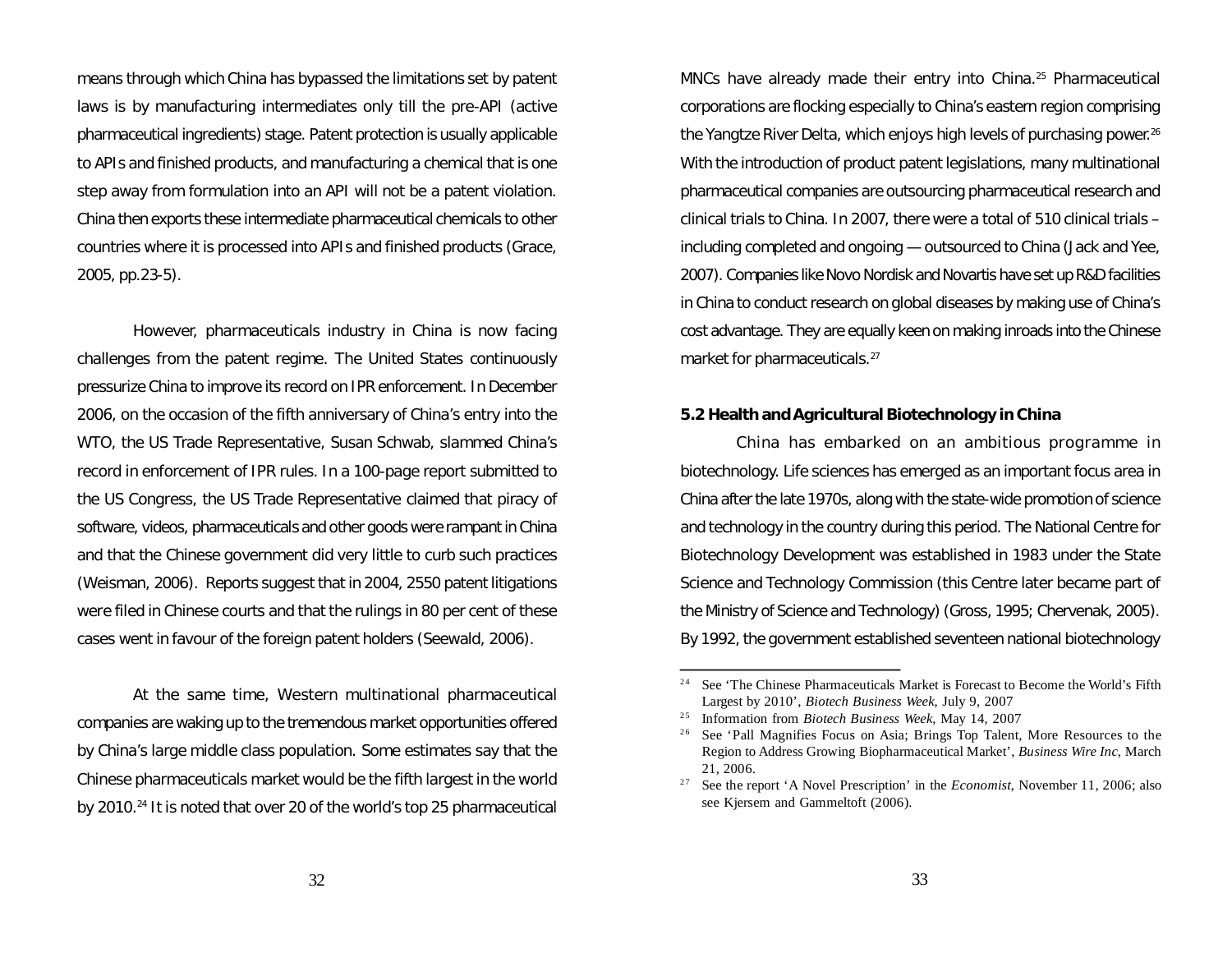laboratories that were open to both domestic and foreign scientists; and by 1995, there were approximately 1,000 biotechnology projects in China employing over 10,000 scientists. According to a report in 1995, almost one-third of the funds for biotechnology research in China came from the Central Government (Gross, 1995). Between 1996 and 2000, the Central Government invested over 1.5 billion Yuan (US\$180 million) in biotechnology (Economist, 2002). Local governments as well as quasiventure capital funds set up by the Central or local governments were active in the promotion of biotechnology in China. The government also encouraged Chinese firms to establish links with Western biotechnology companies (Chervenak, 2005).

The government enhanced funding for the biotechnology sector in China after 2000. As per estimates made in 2005, the Chinese government spends more than US\$600 million per year on biotechnology R&D through its various funding programmes (Chervenak, 2005). This, however, must be compared to the investment in biotechnology R&D in the United States, which was US\$15.7 billion in 2001 (Economist, 2002). In 2002, according to estimates by China's Ministry of Science and Technology, 20,000 researchers were working in the field of life sciences in the country; in the same year, biotechnology industry was reported to be employing 191,000 people in the United States. Approximately another 20,000 Chinese biotechnology researchers were working abroad in the year 2002, and their eventual return to the country was expected to give a further boost to the biotechnology industry in China (Economist, 2002).

The major centres of China's biotechnology industry include Shenzhen, Shanghai and Beijing. Beijing Genomics Institute (BGI), which was established as a state-sponsored research centre in 1999, took part in the Human Genome Project; China was the only developing country to participate in this project. Fudan University's Human Genome Laboratory in Shanghai is involved in the mapping and sequencing the human X chromosome (Gross, 1995; Chervenak, 2005).

China is making rapid advances in the field of agricultural biotechnology as well. Agricultural biotechnology began to receive considerable policy attention in China from the late 1980s, as part of a response to the enormous challenges of feeding a large population and improving productivity in China's small farms. Reports suggest that the government under the former Prime Minister Zhu Rongji was highly concerned about the growing dominance of US biotechnology firms in Chinese agriculture.<sup>28</sup> That the seeds improved over decades by Chinese farmers could be appropriated by a few large US biotech corporations was a worrying prospect to policy makers in China (Chen, 1999). <sup>29</sup> Under these circumstances, the government stepped up funding for research on GM crops that are highly suited to local growing conditions. In 1999, government expenditure on agricultural biotechnology research in China was US\$112 million. This figure was nearly ten times the agricultural biotechnology research budgets of India and Brazil in the same year,

<sup>2</sup> 8 In the late 1990s, the US biotechnology companies were in a dominant position in Shijiazhuang, Hebei and Langfang area. Chinese biotechnology firms had the upper hand in Henan and Anhui Provinces. See Chen (1999).

These are the views expressed by Chen Zhangliang, Vice Chancellor and Professor of Beijing University, in an interview he gave in 1999. See Chen (1999). According to Chen Zhangliang, the Chinese Premier expressed his concerns regarding US multinational corporations' dominance in Chinese agriculture after a visit to the north-eastern province of Jilin.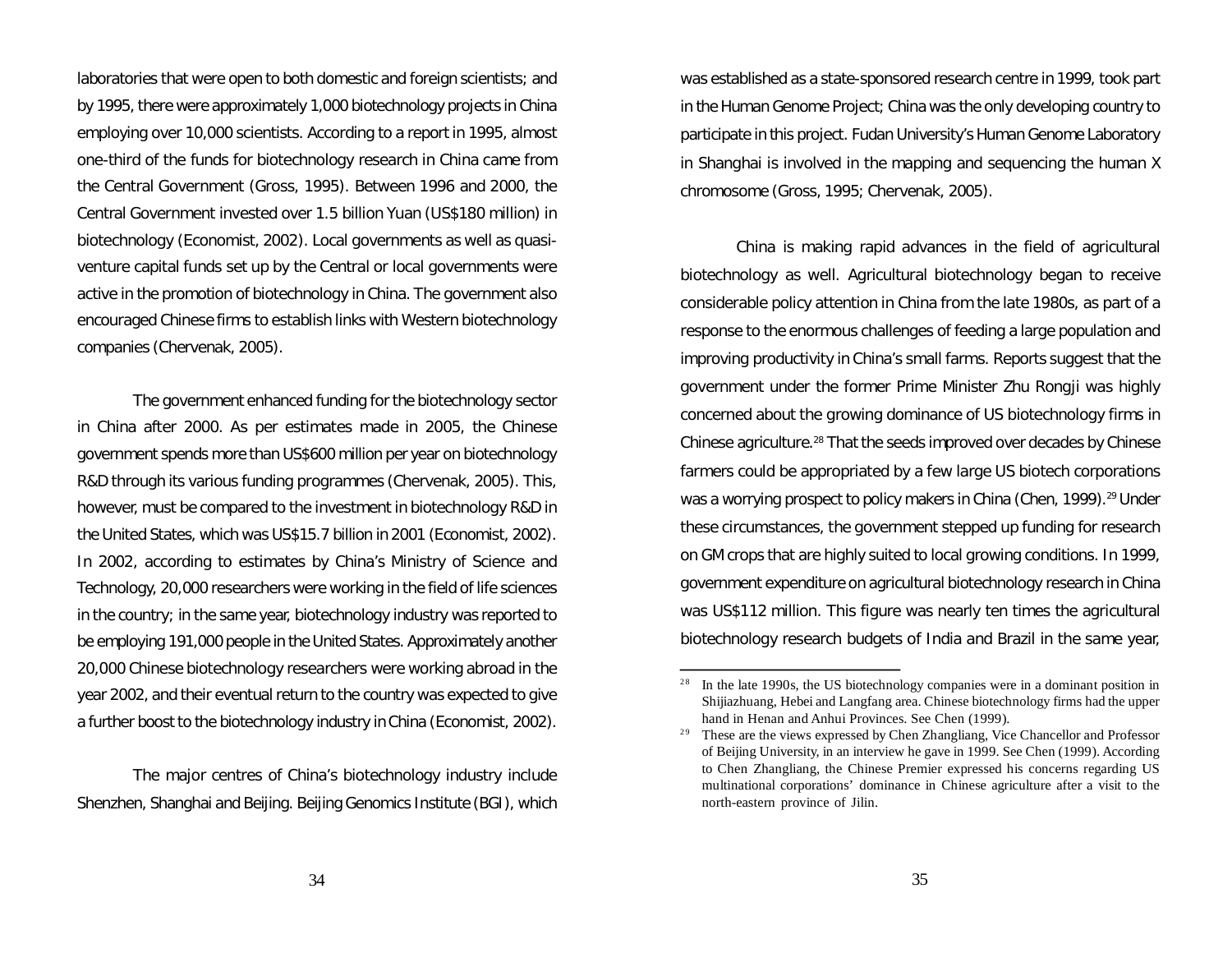although it was still considerably smaller than the US\$1-2 billion that the United States spent in 1999 on plant biotechnology research (Karplus, 2003).

Public investment in biotechnology research in China has produced impressive results. As per reports in 2002, Chinese research institutes developed 141 types of GM crops, of which 65 were undergoing field trials. Today, China is carrying out research on genetically modified tomatoes that take longer to rot (which helps in their transportation, processing and storage); and vitamin A enriched rice that will help improve nutrition in many parts of the developing world. China has recorded great success in research on *Bt* cotton. Chinese research laboratories introduced 18 varieties of pest resistant *Bt* cotton by 2002 (Karplus, 2003). Area under *Bt* cotton cultivation in China increased from 1.5 million hectares in 2001 to 3.3 million hectares in 2005, and over 4 million small-scale farmers were involved in *Bt* cotton cultivation in China in the year 2001 (Karplus, 2003).

## **5.3 India and China: Interactions in Pharmaceuticals and Biotechnology**

Over the past few years, there has been a growing engagement between India and China in the economic sphere, and this has extended to the pharmaceuticals and biotechnology sectors as well. While several major Indian pharmaceutical firms have set up joint ventures and production facilities in China, China has emerged as a very important supplier of APIs and bulk drugs for pharmaceuticals industry in India. As a source of India's imports of medicinal and pharmaceutical products,

China's share is the highest, at 34.6 percent in 2005-06, having risen from 6.2 percent in 1993-94. Correspondingly, as a destination for India's exports of drugs, pharmaceuticals and fine chemicals, China's share increased from 0.4 percent in 1993-94 to 3.5 percent in 2005-06 (CMIE, 1997; CMIE, 2005; CMIE, 2006).

It may be noted that the import of bulk drugs and APIs from China is viewed as a threat by many small-scale bulk drug manufacturers in India. Small-scale drug firms in India have been encountering several growth constraints (some of which have been discussed earlier), which are aggravated by competition from Chinese bulk drug makers. Chinese firms are large-scale producers of many of the intermediates for bulk drug manufacturing, enjoying clear advantages in their specific areas of production. At the same time, industry observers say that India possesses superior technology and skills in pharmaceutical formulations. Representatives of small-scale pharmaceutical industry in India have expressed fears about Indian drug companies transferring technological skills to their Chinese counterparts. 1

While some of the genuine growth concerns of small-scale drug makers in India need to be addressed, these should not be a reason to stall greater positive interaction between pharmaceuticals industries in India and China. Rather than competing with each other, pharmaceutical firms in the two countries must seek avenues for cooperation at the higher plane of innovation. China's biotechnology sector and India's

1

Interview with Mr. Lalit Kumar Jain, New Delhi, December 10, 2006. See also Chaudhuri (2005).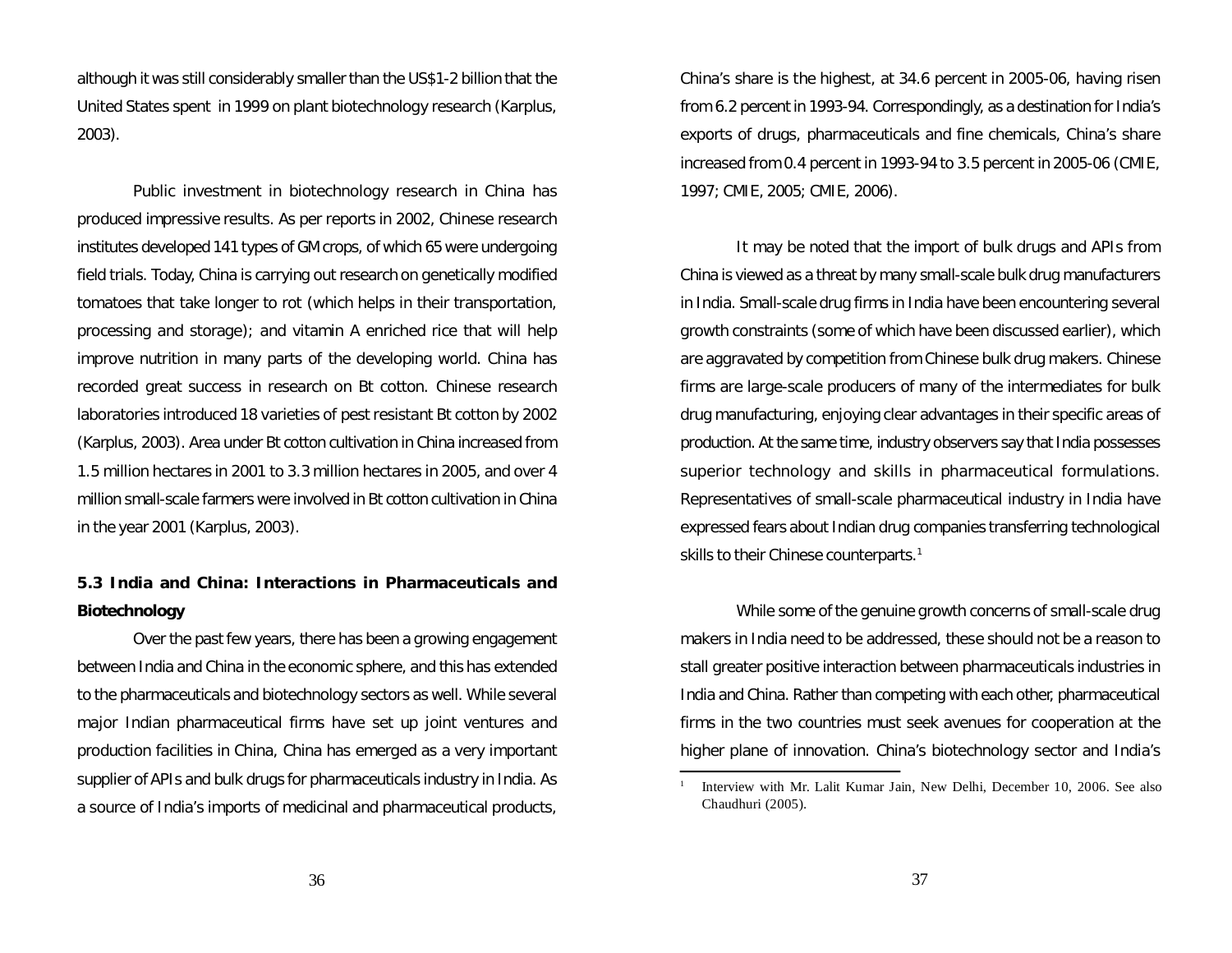pharmaceuticals industry should feed into each other's expertise. Together, they can strive for pharmaceutical innovations that address the health needs of poor patients in the developing world.

India and China can enhance their levels of engagement in agricultural biotechnology as well. India has given approval for commercial sale of 12 varieties of *Bt* cotton hybrids, all of which carry the gene developed by the multinational giant Monsanto and marketed in India by joint ventures (Mahyco-Monsanto) or sub-licensees of Monsanto (Chaturvedi, 2005). However, reports from Andhra Pradesh indicate that genetically modified (GM) cotton crops sold by Mahyco-Monsanto were a failure in all the three years after the crop's introduction. Many farmers who took loans to buy GM seeds fell into huge debt-traps, but Mahyco-Monsanto refused to compensate the farmers for their losses (Venkateshwarlu, 2006). Given such experiences, public and private sector seed companies in India should strive to develop new GM technologies that are suitable for India's agro-climactic and socio-economic environment. Collaboration with China, which has a very successful programme in agricultural biotechnology, will be highly useful in this regard. It is indeed a positive sign that, in March 2006, Agriculture Ministers of India and China identified a number of areas for cooperation, including agriculture biotechnology and exchange of plant and animal germplasm. 30

#### **6.Conclusions**

Globalization picks its winners and losers. According to Hoogvelt (2001), populations and countries in the periphery of the global economy progressively lose out while those who are part of the core strengthen their positions. This chapter shows that the geography and nature of innovation in the world economy are being fundamentally altered, in part due to global rules on intellectual property rights enshrined in the TRIPS and imposed on developing countries. India and China are emerging as important destinations for global R&D on account of their large supplies of highly skilled professionals and well-established science and technology infrastructures. However, even as globalization of R&D gathers steam, the poor in India, China and other developing countries are likely to be left out of the new innovations, and big corporations in the West are likely to consolidate their strengths.

The case studies of pharmaceuticals industries in India and China presented in this chapter gives some credence to such apprehensions. India has been a major supplier of generic drugs at affordable prices within the country and outside, while China has been an important producer of raw materials and active pharmaceutical ingredients for the manufacture of several essential drugs, including anti-retrovirals for the treatment of HIV/AIDS. Product patent rules in compliance with the TRIPS were fully implemented in China by 2002 and in India by 2005 as part of the WTO obligations of these countries. The leading Indian pharmaceutical firms have responded well to the challenge of a strict IPR regime by increasing their R&D spending and, simultaneously, targeting their sales to the generic drugs markets in North America and Europe. However,

<sup>3</sup> <sup>0</sup> See the report 'India, China Sign Agriculture Cooperation Pact', *Financial Times*, March 30, 2006.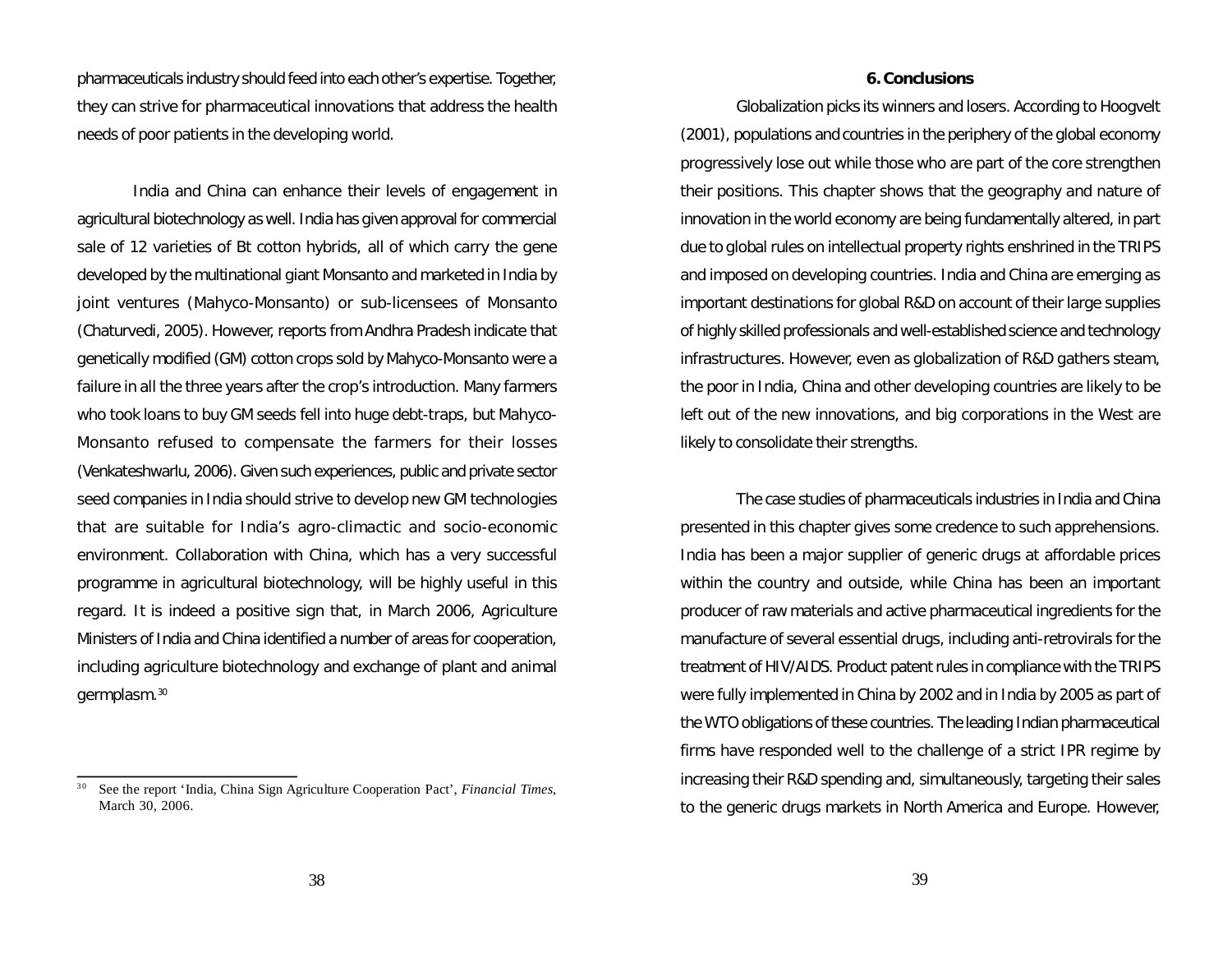even as India's top drug firms have been growing in technological capabilities, they have also been shifting their focus away from the market for medicines for poor patients. Smaller pharmaceutical firms in India are facing several growth challenges, especially from the new IPR regime, which hinder their potential to supply drugs for the domestic market. The United States continuously pressurize China to improve its record on enforcement of IPR rules. MNCs have increased their presence in India and China, conducting contract research and clinical trials on global diseases, eyeing the market of rich patients in these countries and outside. Contrary to expectations, the implementation of TRIPS has not led to any marked increase in MNCs' R&D spending on neglected diseases. In fact, there are growing uncertainties today on the future supply of affordable medicines in the developing world.

In the light of such experiences, developing countries, importantly India and China, need to initiate strong policy measures to counter the negative effects of globalization of R&D. First, developing countries should strengthen their national programmes in science and technology to ensure that they are not overshadowed by global corporations. In this regard, China's attempt to reinvigorate the biotechnology sector is commendable. Secondly, developing countries need to cooperate in the area of innovation. Innovative firms in India and China should explore areas for complementary growth, rather than competing with each other to obtain a slice of the market for R&D outsourcing. Blending India's expertise in pharmaceutical formulations and China's growing capabilities in biotechnology could result in new drugs for neglected diseases. China and India have the responsibility for and, indeed, the capabilities to lead developing countries in innovations that could solve world's problems of ill health and deprivation.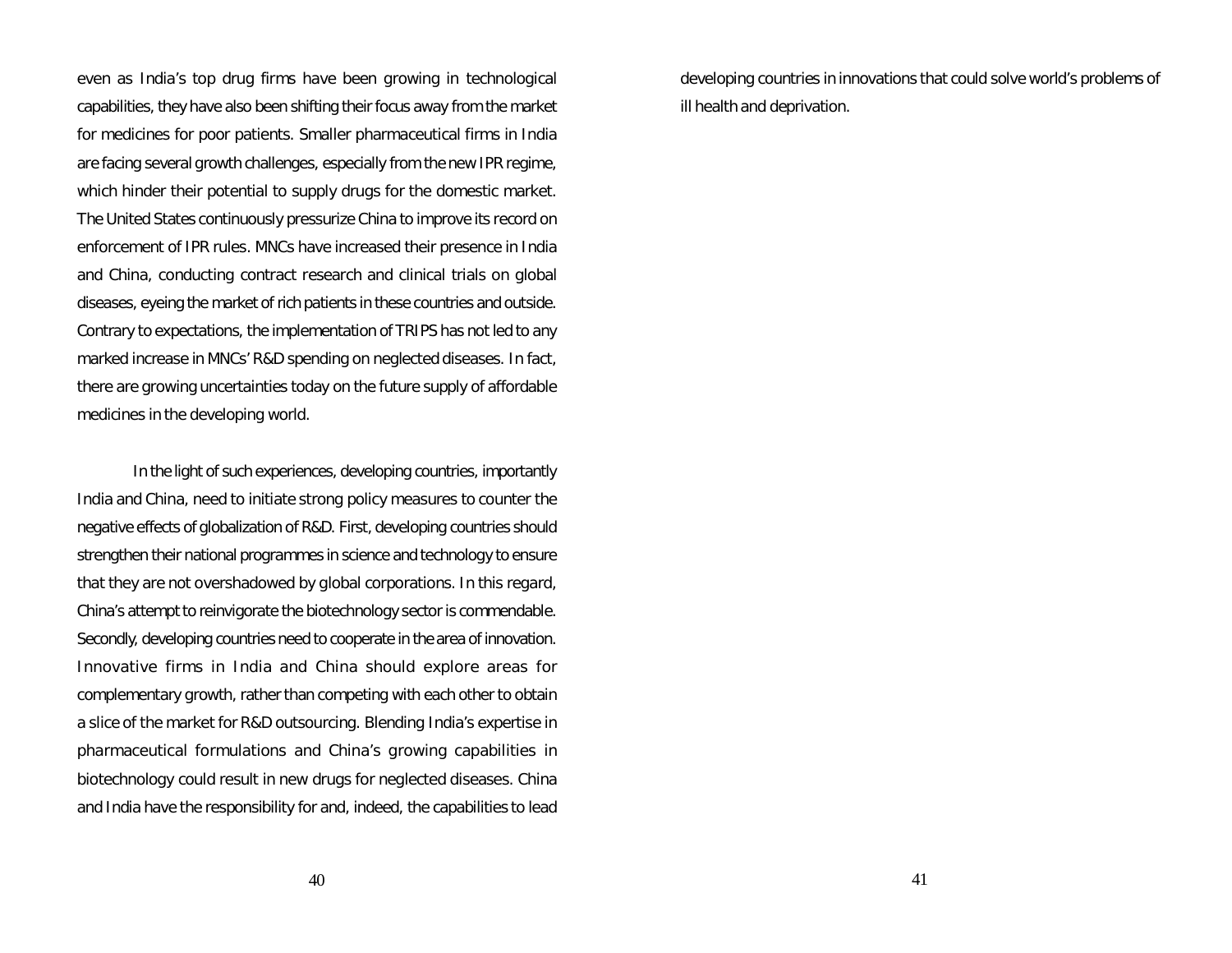### **References**

- Basant, Rakesh and Chandra, Pankaj (2007), 'Role of Educational and R&D Institutions in City Clusters: An Explanatory Study of Bangalore and Pune Regions in India', *World Development*, 35 (6): 1037-55.
- Bernauer, Thomas (2003), *Genes, Trade, and Regulation: The Seeds of Conflict in Food Biotechnology* (Princeton and Oxford: Princeton University Press).
- Branstetter, Lee and Lardy, Nicholas (2006), 'China's Embrace of Globalization', National Bureau of Economic Research, Working Paper 12373, Cambridge MA, July, at <http://www.nber.org/ papers/w12373>, accessed 17 December 2007.
- Centre for Monitoring Indian Economy (CMIE) (1997), *Foreign Trade* (Mumbai: CMIE).
- Centre for Monitoring Indian Economy (CMIE) (2005), *Foreign Trade and Balance of Payments* (Mumbai: CMIE).
- Centre for Monitoring Indian Economy (CMIE) (2006), *Foreign Trade and Balance of Payments* (Mumbai: CMIE).
- Centre for Study of Global Trade System and Development(2004), 'Report of the Fourth Peoples' Commission on Review of Legislations Amending Patents Act 1970', October 2004, Commissioned by National Working Group on Patent Laws and Public Interest Legal Support and Research Centre, New Delhi.
- Chadha, Alka (2006), 'Destination India for the Pharmaceutical Industry', *Delhi Business Review*, 7 (1): 1-8.
- Chanda, Rupa and Sreenivasan, Niranjana (2006), 'India's Experience with Skilled Migration', in Kuptsch and Pang (eds.)(2006), pp.215- 56.
- Chandrasekhar, C.P. (2006), 'The Political Economy of IT-driven Outsourcing', in Parayil, Govindan (ed.) (2006), *Political Economy*

*and Information Capitalism in India: Digital Divide, Development and Equity* (Basingstoke, UK: Palgrave Macmillan).

- Chang, Ha-Joon (2003), *Kicking Away the Ladder: Development Strategy in Historical Perspective* (London: Anthem Press).
- Chaturvedi, Kalpana, Chataway, Joanna, and Wield, David (2007), 'Policy, Markets and Knowledge: Strategic Synergies in Indian Pharmaceutical Firms', *Technology Analysis and Strategic Management*, 19 (5): 565-88.
- Chaturvedi, Sachin (2005), 'Dynamics of Biotechnology Research and Industry in India: Statistics, Perspectives and Key Policy Issues', Directorate for Science, Technology and Industry, Organisation for Economic Cooperation and Development (OECD), at <www.oecd.org/dataoecd/43/35/34947073.pdf>, accessed 17 December 2005.
- Chaudhuri, Sudip (2005), *The WTO and India's Pharmaceuticals Industry: Patent Protection, TRIPS, and Developing Countries* (New Delhi: Oxford University Press).
- Chen, Zhangliang (1999), 'Unlimited Prospects for Biotechnology', Interview with Chen Zhangliang, *Knowledge Economy* [*Zhishi Jingji*], December, pp.22-28, at <www.usembassy-china.org.cn/ sandt/biotechch.html>, accessed 15 March 2006.
- Chervenak, Mathew (2005), 'An Emerging Biotech Giant?', *China Business Review*, May-June, at <www.chinabusinessreview.com/public/ 0505/chervenak.html>, accessed 15 March 2006.
- Cooke, Philip (2005), 'Rational Drug Design, the Knowledge Value Chain and Bioscience Megacentres', *Cambridge Journal of Economics*, 29 (3): 325-41.
- Cookson, Clive and Yee, Amy (2007), 'Novartis Loses Challenge to India Patent Law', *Financial Times*, 7 August.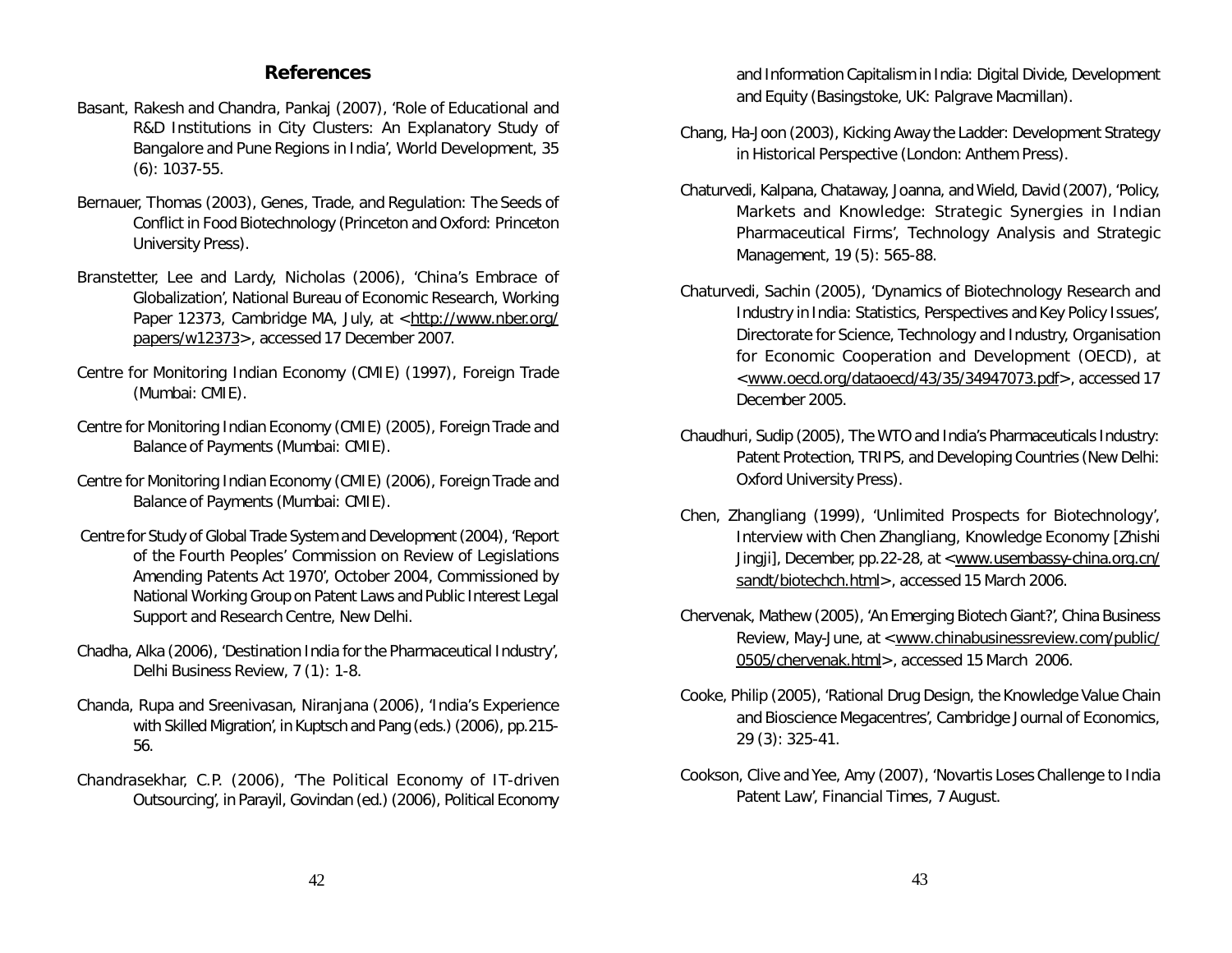- D'Costa, Anthony P. (2002), 'Software Outsourcing and Development Policy Implications: An Indian Perspective', *International Journal of Technology Management*, 24 (7-8): 705-23.
- D'Costa, Anthony P. (2004), 'Export Growth and Path-Dependence: the Locking-in of Innovation in the Software Industry', in D'Costa, Anthony P. and Sridharan, E. (eds), *India in the Global Software Industry: Innovation, Firm Strategies and Development* (Hampshire, UK: Palgrave Macmillan).
- D'Costa, Anthony P. (2006), 'Exports, Institutional Architecture, and Innovation Challenges in Bangalore's (and India's) IT Industry', Paper presented at *New Asian Dynamics in Science, Technology and Innovation*, Gilleleje, Denmark, September 27-29, 2006.
- Dahlman, Carl and Utz, Anuja (2005), *India and the Knowledge Economy: Leveraging Strengths and Opportunities* (Washington D.C.: The World Bank).
- Dhar, Biswajit and Gopakumar, K.M (2006), 'Data Exclusivity in Pharmaceuticals: Little Basis, False Claims', *Economic and Political Weekly*, December 9.
- Dicken, Peter (1998), *Global Shift: Transforming the World Economy*, Third Edition (London: Paul Chapman Publishing Ltd).
- Drahos, Peter with Braithwaite, John (2002), *Information Feudalism: Who Owns the Knowledge Economy?* (New York: The New Press).
- Economist (2002), 'Biotech's Yin and Yang', *Economist*, December 12, at < w w w . e c o n o m i s t . c o m / s c i e n c e / displayStory.cfm?story\_id=1491569>, accessed 17 December 2005.
- Economist (2005), 'Prescription for Change: A Survey of Pharmaceuticals', *Economist*, June 18-24.
- Ernst, Dieter(2005), 'Complexity and Internationalisation of Innovation Why is Chip Design Moving to Asia?', *International Journal of Innovation Management,* 9 (1): 47-73.
- Findlay, Allan M. (2006), 'Brain Strain and Other Social Challenges Arising from the UK's Policy of Attracting Global Talent', in Kuptsch and Pang (eds.) (2006), pp.65-86.
- Freeman, Chris (1995), 'The 'National System of Innovation' in Historical Perspective', *Cambridge Journal of Economics*, 19 (1): 5-24.
- Government of India (GOI) (2006), *Research and Development Statistics 2004-05* (New Delhi: Ministry of Science and Technology, Department of Science and Technology)).
- Grace, Cheri (2004), 'The Effect of Changing Intellectual Property on Pharmaceutical Industry Prospects in India and China: Consideration for Access to Medicines', Department for International Development (DFID) Health Systems Resource Centre, London, June, at <http://www.dfidhealthrc.org/shared/ publications/Issues\_papers/ATM/Grace2.pdf>, accessed 28 December 2005.
- Grace, Cheri (2005), 'Update on China and India and Access to Medicines', DFID Health Resource Centre, London, November, at  $<$  w w w . d f i d h e althrc . or q / w h a t \_ n e w / Final%20India%20China%20Report.pdf>, accessed 28 December 2005.
- Gross, Ames (1995), 'Opportunities in the China Biotechnology Market', *Pacific Bridge Medical*, January-February, at <www.pacificbridgemedical.com/publications/html/ ChinaJanFeb1995.html>, accessed 28 December 2005.
- Hoogvelt, Ankie (2001), *Globalization and the Postcolonial World: The New Political Economy of Development*, Second Edition (Basingstoke, United Kingdom: Palgrave).
- Jack, Andrew (2005) 'Patently Unfair? Makers of Branded Drugs Struggle to Counter the Generic Onslaught', *Financial Times*, 22 November.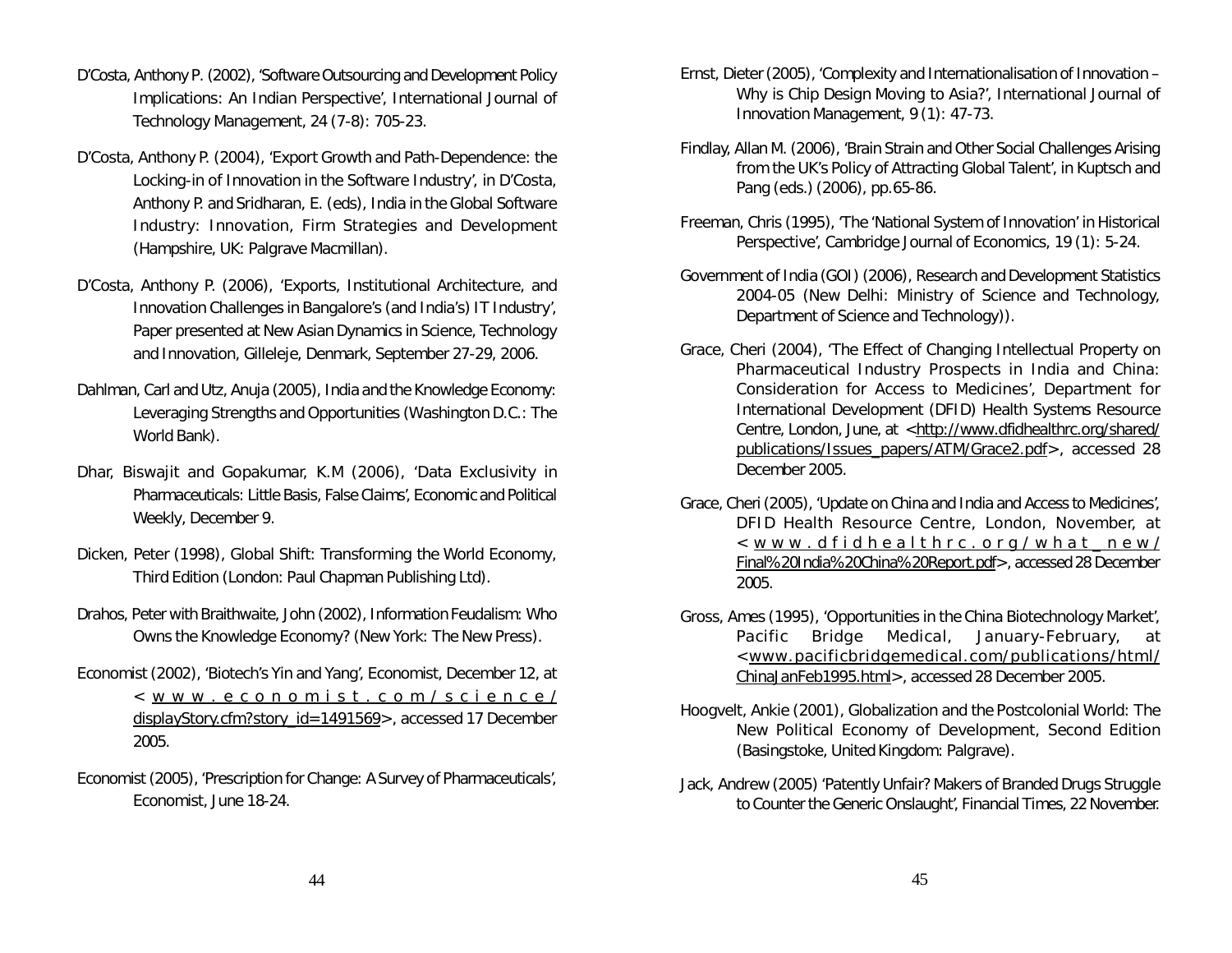- Jack, Andrew and Yee, Amy (2007)'China Overtakes India inDrug Testing', *Financial Times*, 28 August.
- Kalsekar, Mahesh (2003), 'The Indian Pharmaceuticals Market An Overview', ORG-MARG, AC Nielson, Mumbai.
- Karplus, Valerie (2003), 'Global Anti-GM Sentiment Slows China's Biotech Agenda', *YaleGlobal*, 26 September, at <http:// yaleglobal.yale.edu/display.article?id=2526>, accessed 15 October 2006.
- Keayla, B.K. (2005), 'Amended Patents Act 1970: A Critique', Centre for Study of Global Trade System and Development, New Delhi. Also available at <www.combatlaw.org>.
- Kjersem, Julie Marie and Gammeltoft, Peter (2006), 'Investing in Hightech in China: the Cases of Novo Nordisk, GN Resound and BenQ Siemens Mobile', Paper presented at *New Asian Dynamics in Science, Technology and Innovation*, Gilleleje, Denmark, September 27-29, 2006.
- Kleinknecht, Alfred and Wengel, Jan ter (1998), 'The Myth of Economic Globalization', *Cambridge Journal of Economics*, 22 (4): 637- 647.
- Knowledge@Wharton (2006), 'Where will Indian Drug Companies be in Five Years? Everywhere – If They Innovate', Report Prepared by Knowledge@Wharton in collaboration with Bain & Company, at < www.bain.com/bainweb/pdfs/cms/marketing/ bain%20India%20Pharma%20FINAL%203-21-06.pdf>, accessed 16 September 2006.
- Kong, Qingjiang (2005), *WTO, Internationalization and the Intellectual Property Rights Regime in China* (Singapore: Marshall Cavendish Academics).
- Kuptsch, Christiane and Pang, Eng Fong (eds.) (2006), *Competing for Global Talent*, International institute for Labour Studies, International Labour Organization, Geneva.
- Lanjouw, Jean O. (1997), 'The Introduction of Pharmaceutical Product Patents in India: "Heartless Exploitation of the Poor and Suffering"?', Yale University, Economic Growth Centre, Discussion Paper No. 775.
- Lanjouw, Jean O. and MacLeod, Margaret (2005), 'Pharmaceutical R&D for Low Income Countries: Global Trends and Participation by Indian Firms', *Economic and Political Weekly*, September 24.
- Lardy, Nicholas R. (2002), *Integrating China into the World Economy* (Washington, D.C.: Brookings Institution Press).
- Linden, Greg, Dedrick, Jason and Kraemer, Kenneth (2007), 'Who Captures Value in a Global Innovation System: The Case of Apple's iPod', Personal Computing Industry Centre (PCIC), California, June, at <http://pcic.merage.uci.edu/papers/2007/AppleiPod.pdf>, accessed 17 December 2007.
- Mahapatra, Rajesh (2006), 'India's Ranbaxy Labs Blames Pricing Pressure in US Market for Sharp Drop in 2005 Profit', Associated Press Financial Wire, 18 January.
- McKinnell, Henry (2006), 'With Patent Reform, India can be a Medical Innovator', *Financial Times*, 18 May.
- Ministry of Petroleum and Chemicals (1971), 'Drugs Prices Control: Aims & Achievements', Government of India, New Delhi.
- National Bureau of Statistics of China (2005), *China Statistical Year Book 2005* (Beijing: China Statistics Press).
- Naughton, Barry (2007), *The Chinese Economy: Transitions and Growth* (Cambridge, Massachusetts: The MIT Press).
- Nolan, Peter (2002), 'China and the Global Business Revolution', *Cambridge Journal of Economics*, 26(1): 119-37.
- Nolan, Peter and Yeung, Godfrey (2001), 'Big Business with Chinese Characteristics: Two Paths to Growth of the Firm in China under Reform', *Cambridge Journal of Economics*, 25 (4): 443-65.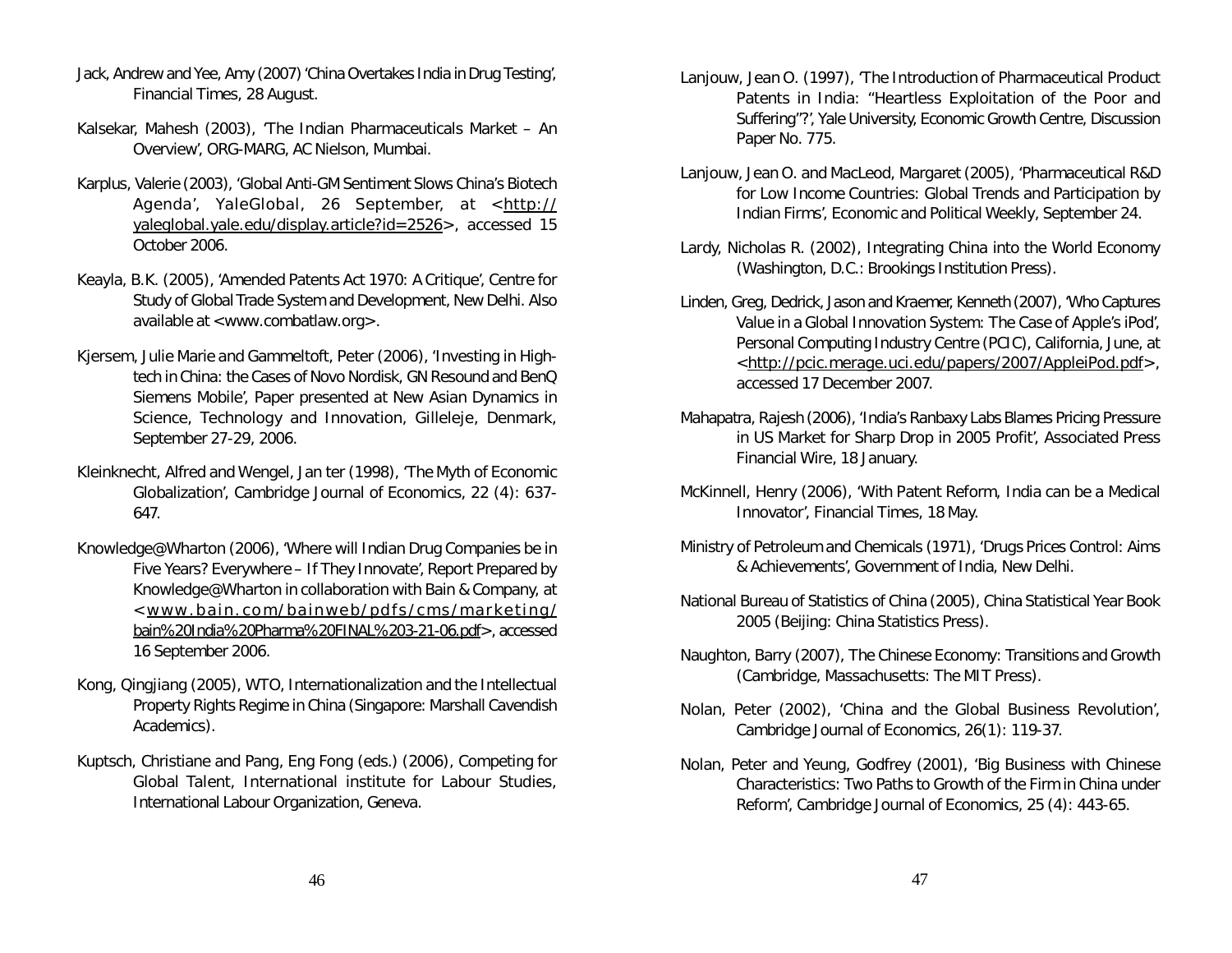- Nolan, Peter and Zhang, Jin (2002), 'The Challenge of Globalization for Large Chinese Firms', *World Development*, 30 (12): 2089-2107.
- Nundy, Samiran and Gulhati, Chandra M. (2004), 'A New Colonialism: Conducting Clinical Trials in India', *New England Journal of Medicine,* 352 (16): 1633-6.
- ORG-MARG (2004), 'ORG IMS Retail Store Audit for Pharmaceutical Products in India', ORG-MARG Private Limited, AC Nielson, Baroda, December.
- Paarlberg, Robert L. (2001), *The Politics of Precaution: Genetically Modified Crops in Developing Countries* (Baltimore and London: International Food Policy Research Institute, Johns Hopkins University Press).
- Rai, Saritha (2003), 'Generic Drugs From India Prompting Turf Battles', *New York Times*, 26 December.
- Ramanna, Anitha (2005), 'India's Patent Policy and Political Economy of Development' in Parikh, Kirit S. and Radhakrishna, R. (eds.) (2005), *India Development Report 2004-05* (New Delhi: Oxford University Press) pp.112-25.
- Sampath, Padmashree Gehl (2005), 'Economic Aspects of Access to Medicines after 2005: Product Patent Protection and Emerging Firm Strategies in the Indian Pharmaceutical Industry', United Nations University-Institute for New Technologies, at <www.who.int/entity/intellectualproperty/ studies/ PadmashreeSampathFinal.pdf>, accessed 17 December 2005.
- Seewald, Nancy (2006), 'Chinese Producers Pin Hopes on Innovation', *Chemical Week*, 19 July.
- Spence, Jonathan D. (1999), *The Search for Modern China*, Second Edition (New York and London: W. W. Norton & Company).
- Steinfeld, Edward S. (2004), 'China's Shallow Integration: Networked Production and the New Challenges for Late Industrialization, *World Development*, 32 (11): 1971-87.
- Stropford, J.M. and Strange, S. (1991), *Rival States, Rival Firms: Competition for World Market Shares* (Cambridge: Cambridge University Press).
- Tomlinson, Heather (2005), '\$12bn Battle that Pits an Indian Upstart against the Mighty Pfizer', *The Guardian*, 29 August, at  $\langle$  www.quardian.co.uk/business/story/ 0,3604,1558296,00.html>, accessed 20 January 2006.
- UNCTAD (2005), *World Investment Report 2005: Transnational Corporations and the Internationalization of R&D* (New York: United Nations Conference of Trade and Development) (downloadable from <www.unctad.org>).
- UNDP (2005), *Human Development Report 2005: International Cooperation at a Crossroads:*
- *Aid, Trade and Security in an Unequal World* (New York: United Nations Development Programme) (downloadable from http:// hdr.undp.org/).
- UNDP (2007), *Human Development Report 2007/2008: Fighting Climate Change: Human Solidarity in a Divided World* (New York: United Nations Development Programme) (downloadable from http:// hdr.undp.org/).
- Venkateshwarlu, K. (2006), 'A Saga of Failures', *Frontline*, 23 (1), January  $14 - 27$
- Weisman, Steven R. (2006) 'Before Visit to China, A Rebuke', *New York Times*, 12 December.
- World Health Organization (2004) *The World Medicines Situation*, World Health Organization, at <http://w3.whosea.org/LinkFiles/ Reports\_World\_Medicines\_Situation.pdf>, accessed 7 January 2005.
- Yee, Amy (2007), 'Rule Changes Ease Pharma Pain', *Financial Times*, 5 September.
- Zweig, David (2006), 'Learning to Compete: China's Efforts to Encourage a "Reverse Brain Drain"' in Kuptsch and Pang (eds.) (2006), pp.187-214.